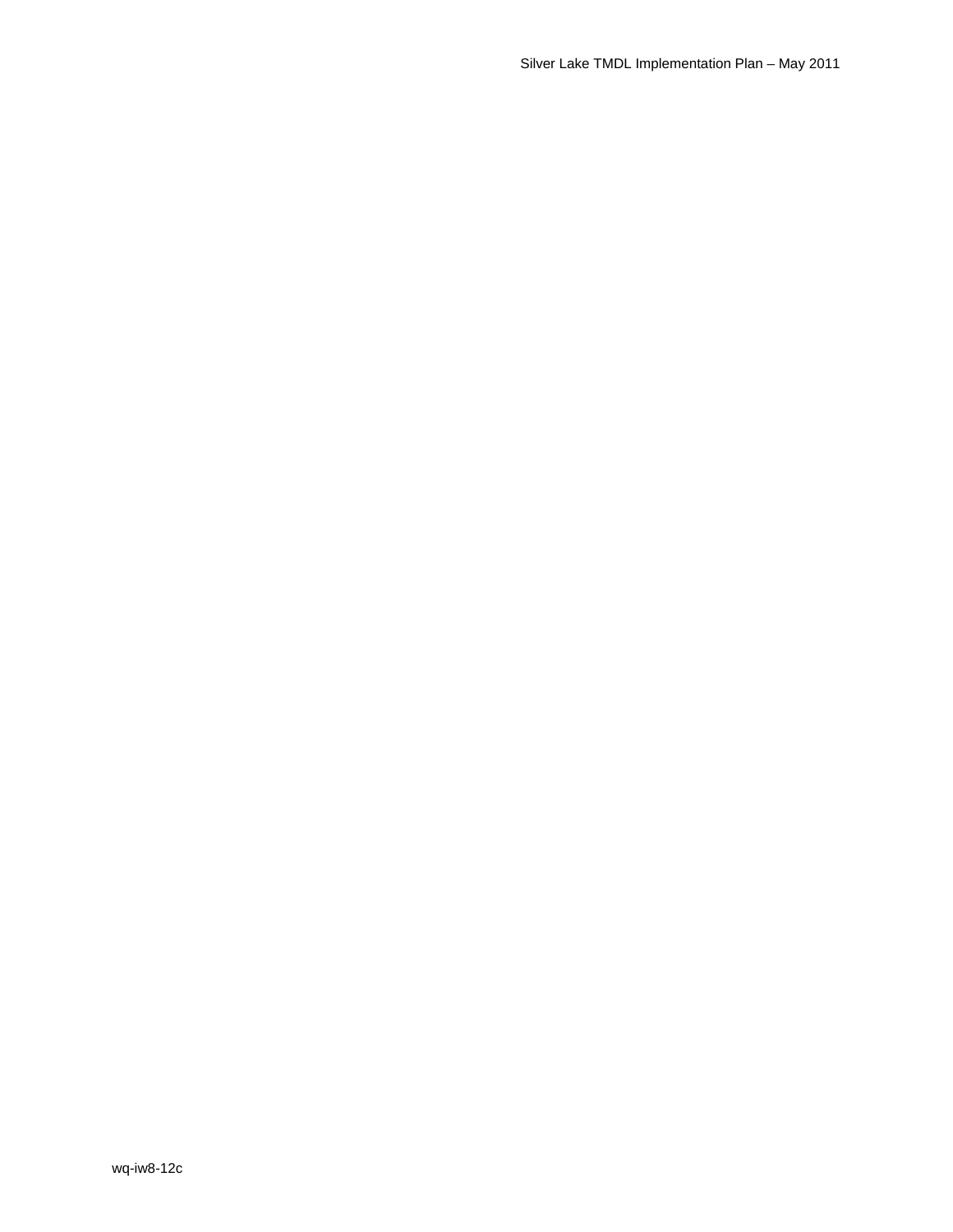### **Table of Contents**

| 1.1  |  |
|------|--|
| 1.2. |  |
| 1.3  |  |
| 1.4  |  |
| 1.5  |  |
| 2.   |  |
| 3.   |  |
| 3.1  |  |
| 3.2  |  |
| 3.3  |  |
| 4.   |  |
| 4.1  |  |
| 4.2  |  |
| 4.3  |  |
| 5.   |  |
| 5.1  |  |
| 5.2  |  |
| 5.3  |  |
| 6.   |  |
|      |  |

## **List of Figures**

## **List of Tables**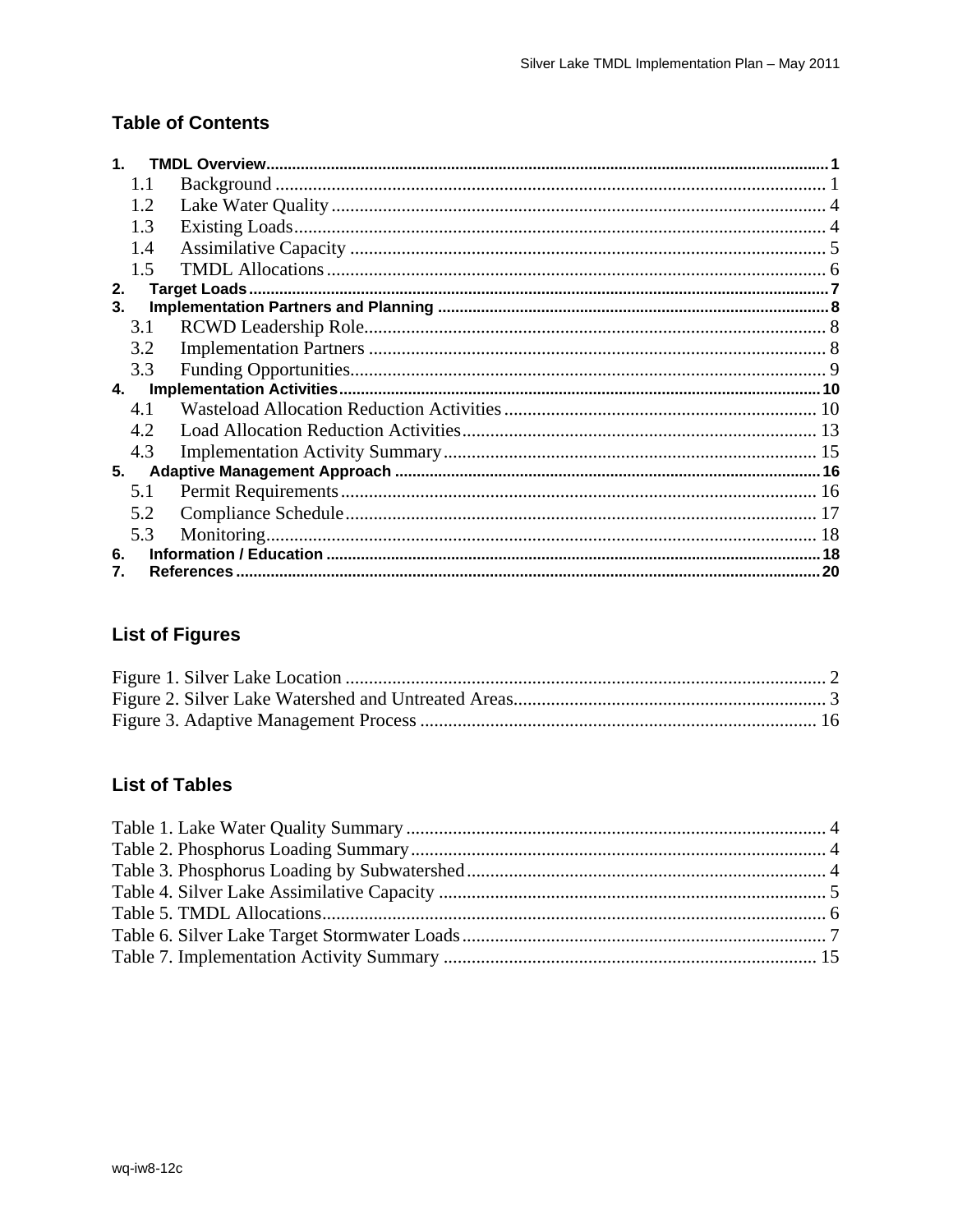## <span id="page-3-0"></span>**1. TMDL OVERVIEW**

This section is a summary of the derivation of the Total Maximum Daily Load (TMDL) allocations described in the TMDL report. For additional information please refer to the TMDL report.

### **1.1 Background**

Silver Lake was listed as an impaired water by the Minnesota Pollution Control Agency (MPCA) on the 2002 303d list. The impaired use is aquatic recreation, with the stressor identified as "nutrient/ eutrophication biological indicators."

Silver Lake has a 678.6-acre, fully-developed watershed and is defined as a shallow lake according to the Minnesota Pollution Control Agency (MPCA). The Silver Lake watershed is located in the southwest portion of the Rice Creek Watershed District (RCWD) and is within the Upper Mississippi Watershed and lies entirely within the North Central Hardwood Forest Ecoregion. Portions of four cities and three counties are contained within the Silver Lake watershed ([Figure 1\)](#page-4-1).

There are six distinct major subwatersheds to Silver Lake in addition to the direct drainage area around the lake ([Figure 2](#page-5-1)). [Figure 2](#page-5-1) also depicts areas within the Silver Lake watershed where stormwater is currently not treated. These areas could be the focus of stormwater management for water quality purposes.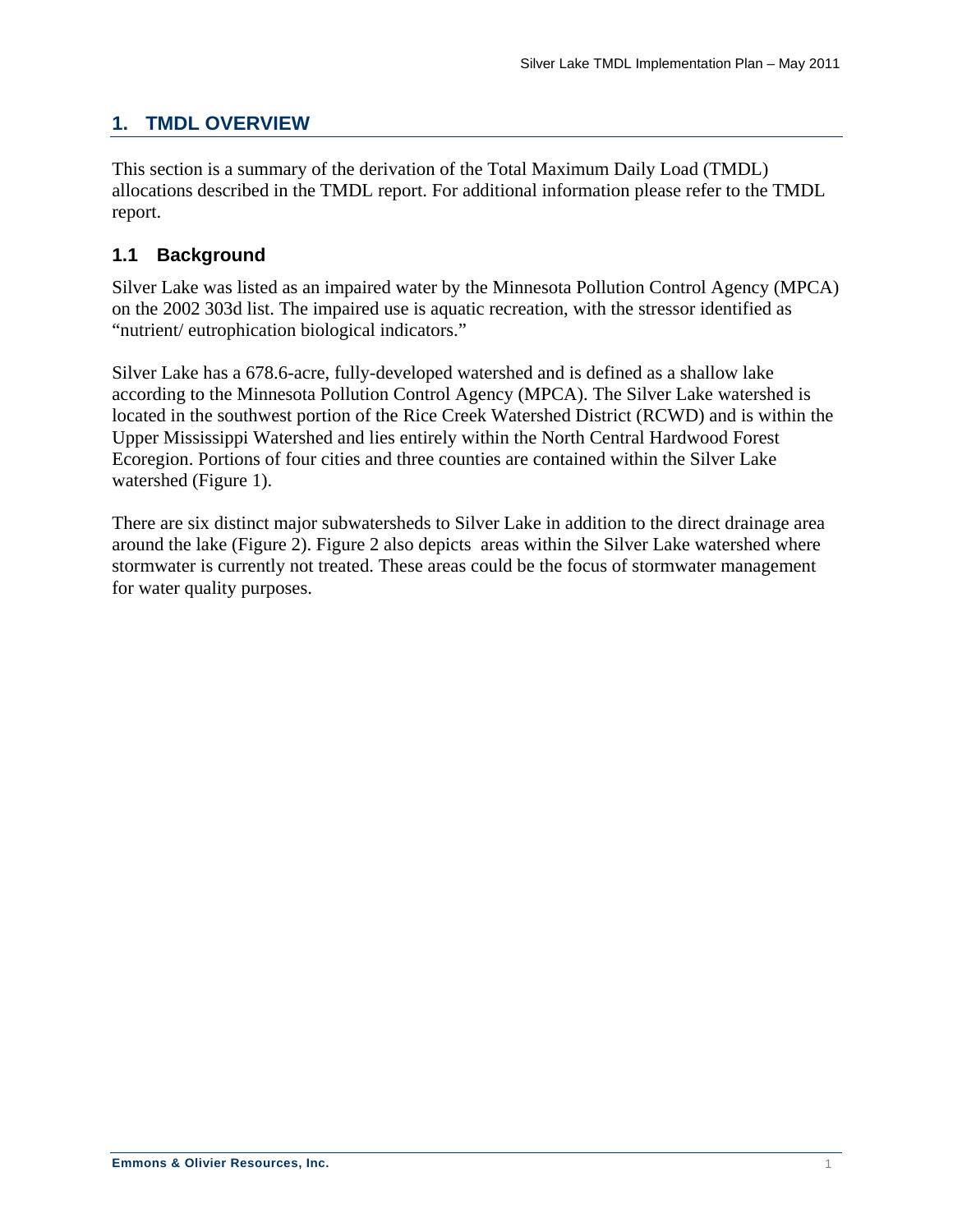<span id="page-4-1"></span>

#### <span id="page-4-0"></span>**Figure 1. Silver Lake Location**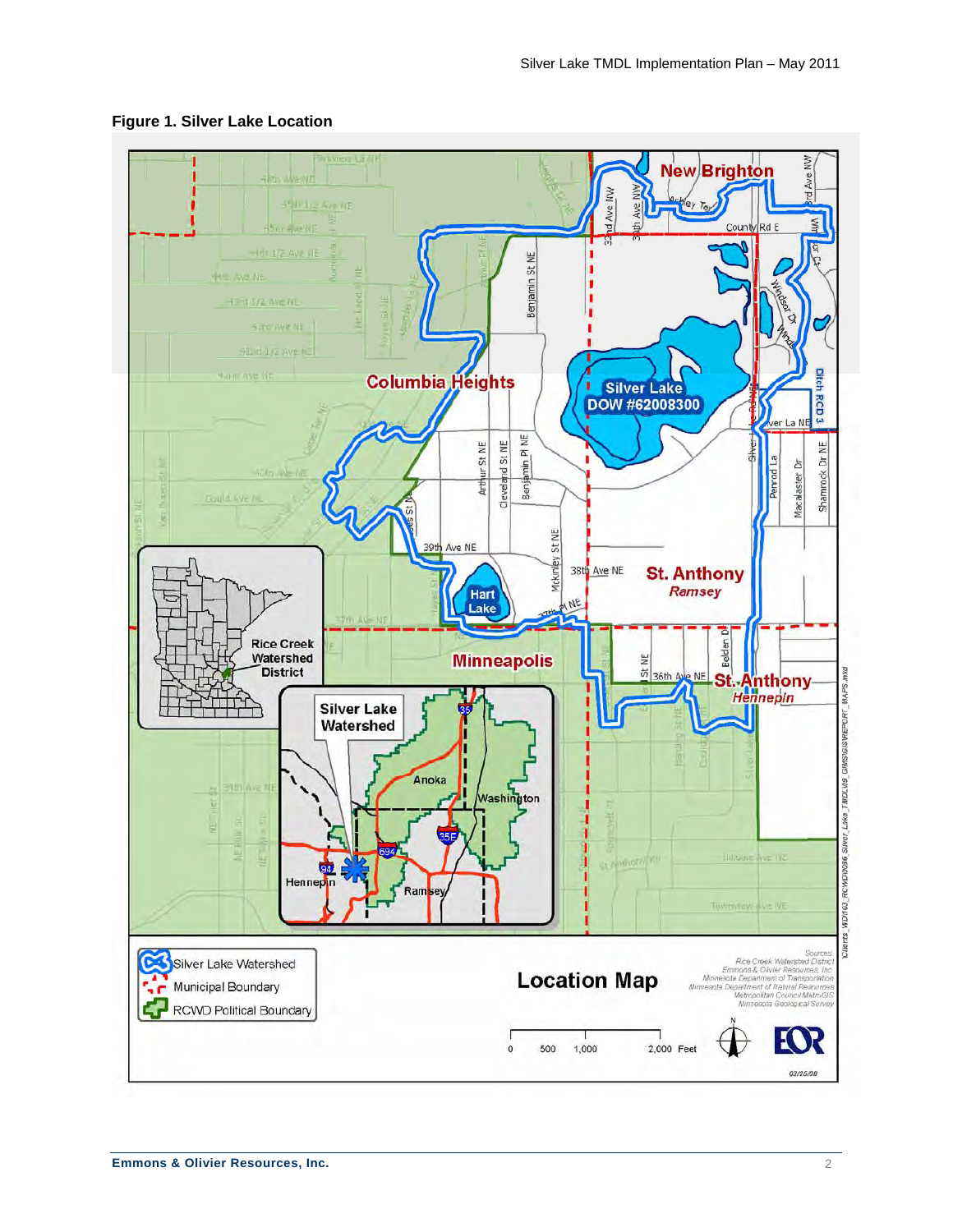

<span id="page-5-1"></span><span id="page-5-0"></span>**Figure 2. Silver Lake Watershed and Untreated Areas**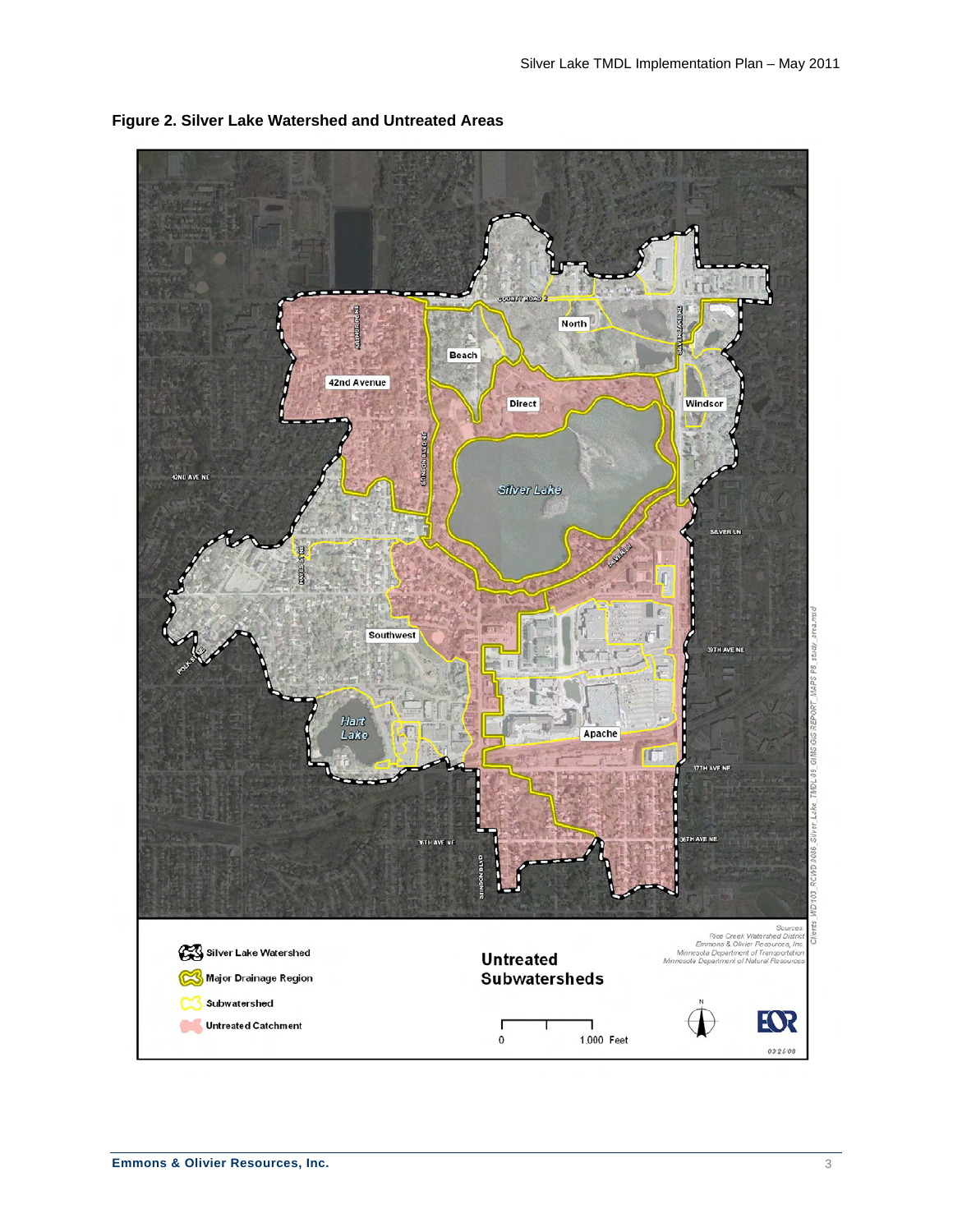### <span id="page-6-0"></span>**1.2 Lake Water Quality**

Silver Lake is a eutrophic lake. Total Phosphorus (TP) concentrations have improved since the 1980s, with annual means ranging from approximately 48 to 70 µg/L within the last ten years. The improvement in TP does not appear to have led to improvements in chlorophyll-*a* concentrations and transparency has fluctuated up and down since the 1980s. [Table 1](#page-6-1) summarizes the in-lake water quality data between 1997 and 2006, in comparison to the applicable State standard.

| Table 1. Lake Water Quality Ourlillian |                                                  |                                                            |  |  |  |  |
|----------------------------------------|--------------------------------------------------|------------------------------------------------------------|--|--|--|--|
|                                        | <b>Growing Season Mean</b><br>(June – September) | <b>Eutrophication</b><br><b>Standard, Shallow</b><br>Lakes |  |  |  |  |
| $TP(\mu g/L)$                          | 63                                               | ~< 60                                                      |  |  |  |  |
| Chlor- $a$ (µg/L)                      | 40                                               | < 20                                                       |  |  |  |  |
| Secchi depth (m)                       | 0.94                                             | > 1.0                                                      |  |  |  |  |

<span id="page-6-1"></span>**Table 1. Lake Water Quality Summary** 

### **1.3 Existing Loads**

The three categories of phosphorus loads to Silver Lake are watershed runoff, internal loading, and atmospheric deposition. Phosphorus loads from each of these sources were modeled and used as input into the lake response model ([Table 2](#page-6-2)).

|  |  | <b>Table 2. Phosphorus Loading Summary</b> |
|--|--|--------------------------------------------|
|  |  |                                            |

<span id="page-6-2"></span>

| <b>Source</b>                 | <b>Phosphorus Load</b><br>[lbs/growing<br>season] | <b>Percent</b><br><b>Total Load</b> |
|-------------------------------|---------------------------------------------------|-------------------------------------|
| Watershed                     | 239.7                                             | 74%                                 |
| <b>Atmospheric Deposition</b> | 19                                                | 6%                                  |
| Internal                      | 65                                                | 20%                                 |

[Table 3](#page-6-3) summarizes the subwatershed loading by major watershed as illustrated in [Figure 2.](#page-5-1)

<span id="page-6-3"></span>

| <b>Major Subwatershed</b>   | Area<br>acres] | <b>Annual</b><br><b>Volume</b><br>[acre-feet] | <b>Annual TP</b><br>Load<br>[Ibs/year] |
|-----------------------------|----------------|-----------------------------------------------|----------------------------------------|
| Apache                      | 148.05         | 171.74                                        | 101.33                                 |
| Southwest                   | 205.14         | 123.79                                        | 83.93                                  |
| 42 <sup>nd</sup> Avenue     | 71.09          | 26.57                                         | 25.21                                  |
| Beach                       | 18.92          | 4.52                                          | 3.15                                   |
| North                       | 80.14          | 21.04                                         | 4.48                                   |
| Windsor                     | 30.65          | 21.76                                         | 7.03                                   |
| Direct                      | 52.1           | 15.23                                         | 14.53                                  |
| <b>Total to Silver Lake</b> | 606.1          | 384.66                                        | 239.7                                  |

**Table 3. Phosphorus Loading by Subwatershed**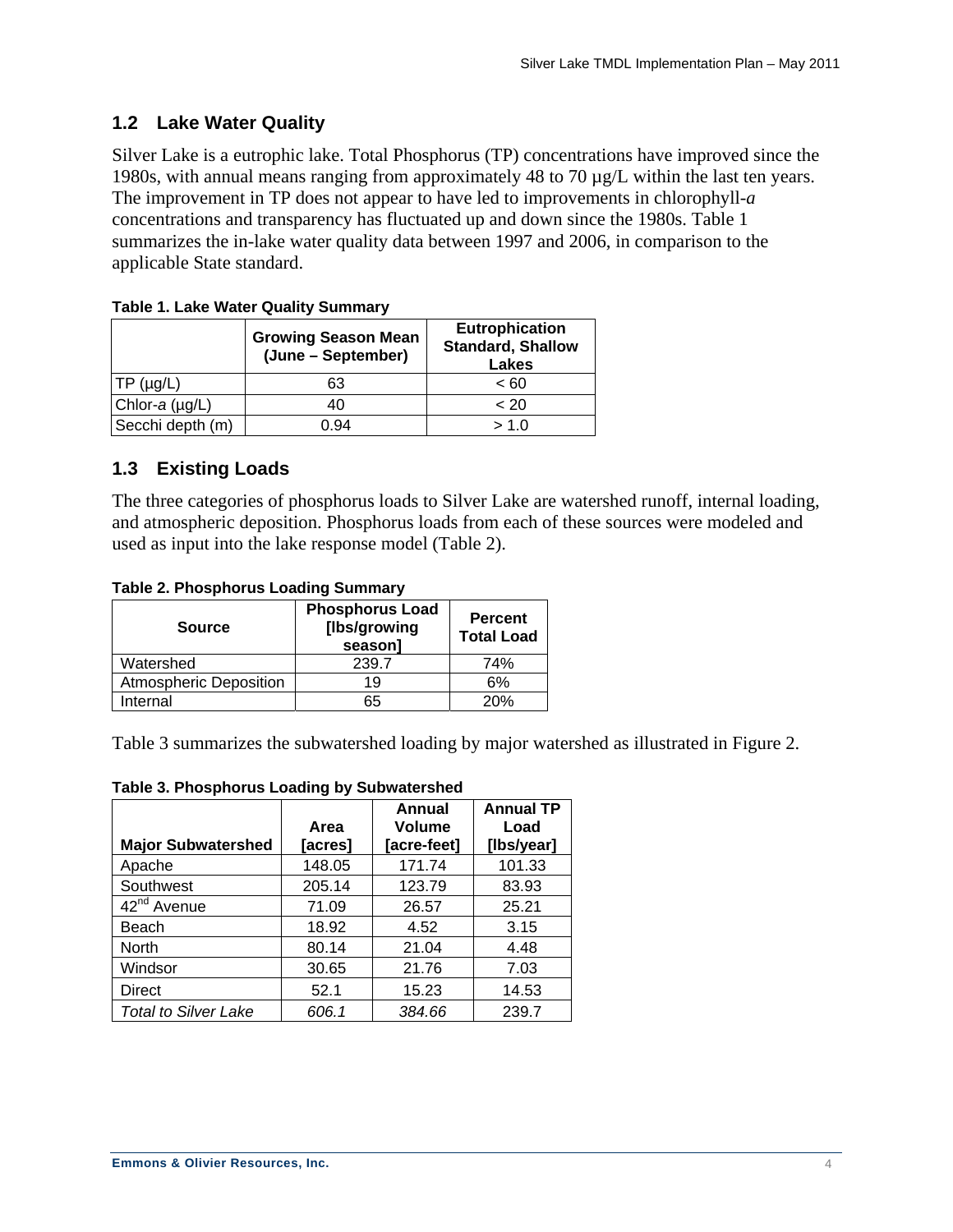### <span id="page-7-0"></span>**1.4 Assimilative Capacity**

The lake response model (Bathtub) was used to estimate the assimilative capacity of the lake ([Table 4](#page-7-1)). The model was calibrated to observed in-lake water quality data using a 1997 through 2006 average. The assimilative capacity represents the total phosphorus load that can be delivered to the lake while the lake maintains water quality standards, and is equal to the TMDL of the lake.

The assimilative capacity is based on the lake meeting the TP standard, provided that either the chlorophyll-*a* or Secchi standard is also being met. To reach the long-term in-lake water quality goal of 60 µg/l TP, the total annual phosphorus load to the lake must not exceed 308 lbs/yr, a reduction of 5%. At this concentration, both the chlorophyll-*a* and the Secchi depth will also improve. Secchi depth will meet State standards.

#### <span id="page-7-1"></span>**Table 4. Silver Lake Assimilative Capacity**

| <b>Model Scenario</b>                                         | <b>Total Load to</b><br>Lake during<br><b>Growing Season</b><br>[lbs] | <b>Total Daily</b><br><b>Load to Lake</b><br>[lbs] | %<br><b>Reduction</b><br><b>Relative to</b><br>Existing <sup>1</sup> |
|---------------------------------------------------------------|-----------------------------------------------------------------------|----------------------------------------------------|----------------------------------------------------------------------|
| Existing                                                      | 325                                                                   | 0.89                                               |                                                                      |
| Assimilative Capacity at<br>Eutrophication Standard (60 µg/L) | 308                                                                   | 0.84                                               | 5%                                                                   |

<sup>1</sup> Existing refers to 2007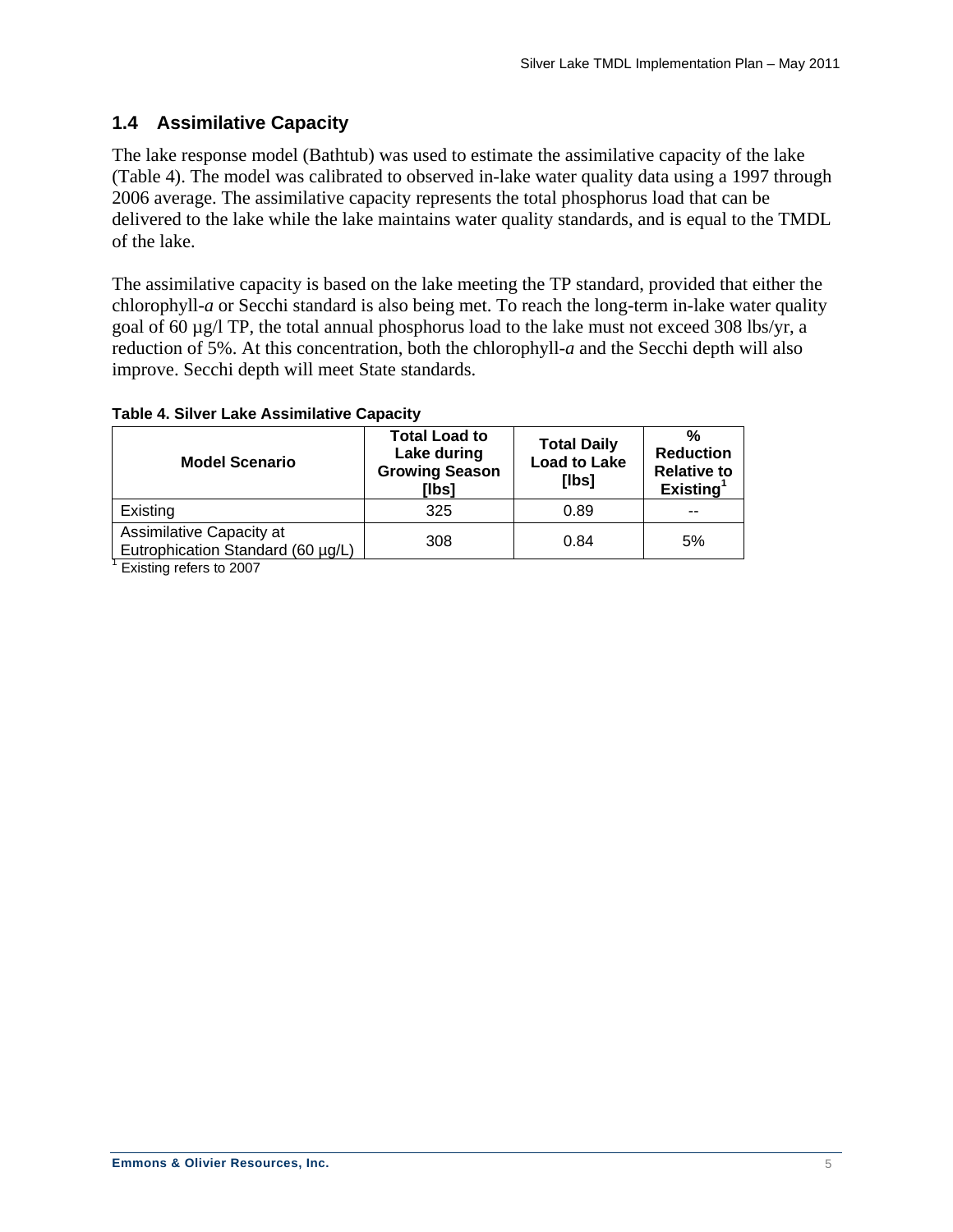### <span id="page-8-0"></span>**1.5 TMDL Allocations**

The TMDL allocations are summarized in [Table 5.](#page-8-1) The stormwater sources (municipal separate storm sewer systems (MS4s), construction stormwater, and industrial stormwater) were given a categorical Waste Load Allocation (WLA). The categorical WLA covers all stormwater sources; the load reductions identified by the WLAs will need to be met by this group as a whole, but individual WLAs are not specified. There are seven MS4s with WLAs in the Silver Lake TMDL. The load allocations for Silver Lake consist of atmospheric deposition and internal loading.

<span id="page-8-1"></span>

| <b>Source</b>                                                  |                                 | % Allocation | <b>TMDL</b><br>[average lbs/day] |
|----------------------------------------------------------------|---------------------------------|--------------|----------------------------------|
| Load Allocation                                                |                                 | 24.4%        | 0.21                             |
| Wasteload Allocation - Stormwater                              |                                 |              |                                  |
| MS4                                                            | Permit #                        |              |                                  |
| Anoka County                                                   | MS400066                        |              |                                  |
| Columbia Heights                                               | MS400010                        |              |                                  |
| Hennepin County<br>MS400138<br>MN0061018<br><b>Minneapolis</b> |                                 |              |                                  |
|                                                                |                                 |              |                                  |
| New Brighton                                                   | MS400038                        | 65.2%        | 0.55                             |
| <b>Ramsey County Public</b><br><b>Works</b>                    | MS400191                        |              |                                  |
| St. Anthony Village                                            | MS400051                        |              |                                  |
| Construction stormwater                                        | Various                         |              |                                  |
| Industrial stormwater                                          | No current<br>permitted sources |              |                                  |
| Margin of Safety (MOS)                                         |                                 | 10.4%        | 0.09                             |
| Total                                                          |                                 | 100%         | 0.84                             |

#### **Table 5. TMDL Allocations**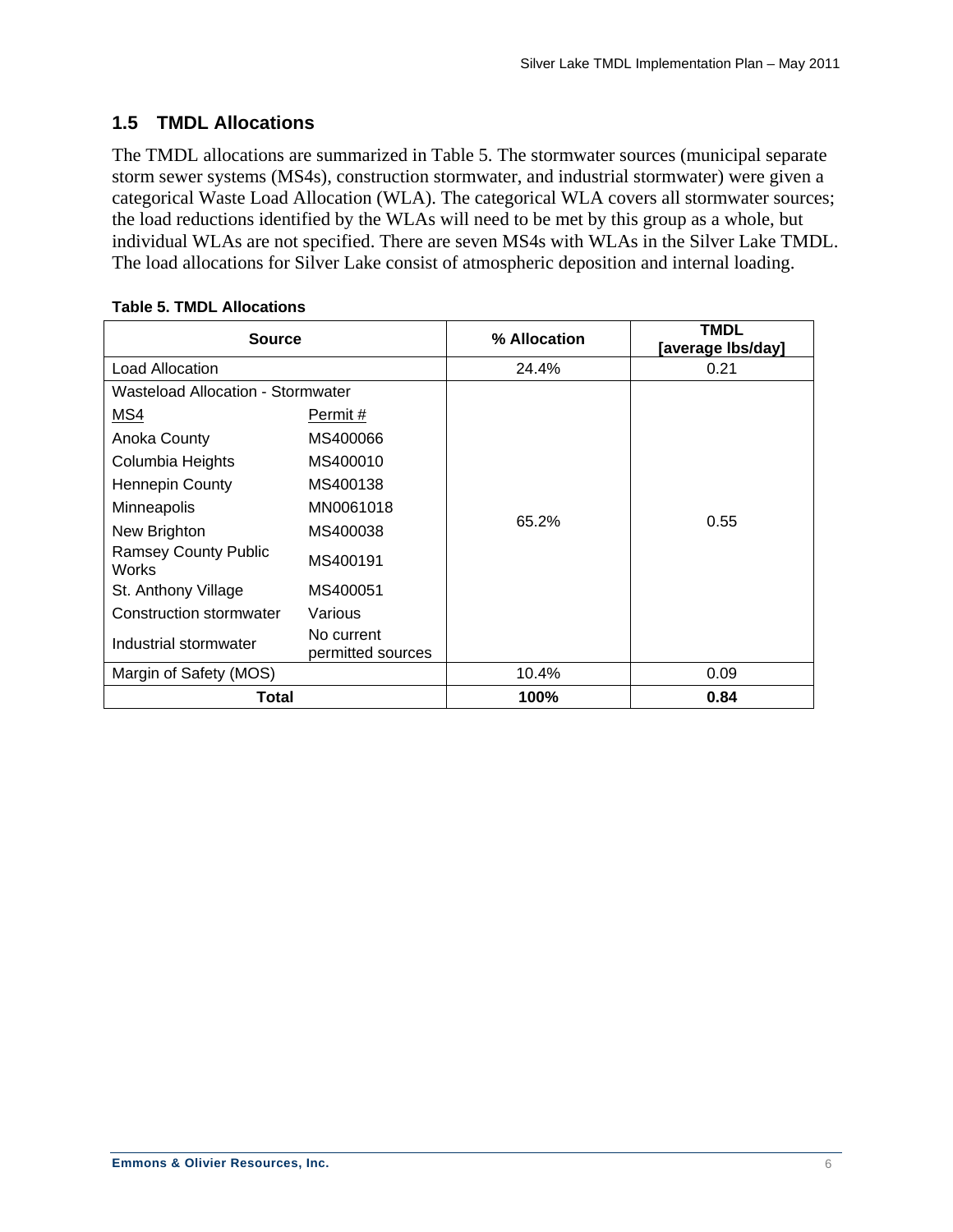## <span id="page-9-0"></span>**2. TARGET LOADS**

The stormwater WLAs are further broken down into target loads for each MS4 ([Table 6\)](#page-9-1). Target loads were derived through a set of stakeholder input meetings. Target loads are set to existing modeled loads for the majority of the regulated sources with the exception of St. Anthony and Columbia Heights. Existing loads from Anoka County, Hennepin County, Minneapolis, New Brighton, and Ramsey County Public Works were very small compared with existing loads from Columbia Heights and St. Anthony, and much of the runoff is treated in existing stormwater facilities. The MS4s agreed to focus reductions in Columbia Heights and St. Anthony, as there were already planned projects and programs in place within those communities to address the needed reductions. St. Anthony and Columbia Heights target loads were determined by dividing the remaining allowable load proportionally according to the area of each community (54% and 46% of the watershed, respectively).

<span id="page-9-1"></span>

|                                   |                                |                                         | <b>Target Load</b> |         |                              |  |
|-----------------------------------|--------------------------------|-----------------------------------------|--------------------|---------|------------------------------|--|
| <b>Permit Name or Source</b>      | <b>Permit</b><br><b>Number</b> | <b>Existing</b><br>Load<br>$(lbs/yr)^1$ | lbs/yr             | Ibs/day | <b>Reduction</b><br>(lbs/yr) |  |
| Anoka County                      | MS400066                       | 0.9                                     | 0.9                | 0.002   | 0                            |  |
| Columbia Heights                  | MS400010                       | 92.5                                    | 85.7               | 0.23    | 6.8                          |  |
| Hennepin County                   | MS400138                       | 0.7                                     | 0.7                | 0.002   | 0                            |  |
| Minneapolis                       | MN0061018                      | 0.3                                     | 0.3                | 0.0008  | 0                            |  |
| New Brighton                      | MS400038                       | 7.7                                     | 7.7                | 0.02    | 0                            |  |
| <b>Ramsey County Public Works</b> | MS400191                       | 5.9                                     | 5.9                | 0.02    | $\Omega$                     |  |
| St. Anthony Village               | MS400051                       | 131.4                                   | 100                | 0.27    | 31.5                         |  |
| Total                             |                                | 239.4                                   | 201.2              | 0.55    | 38.2                         |  |

#### **Table 6. Silver Lake Target Stormwater Loads**

 $1$ Based on modeling years 2006-2007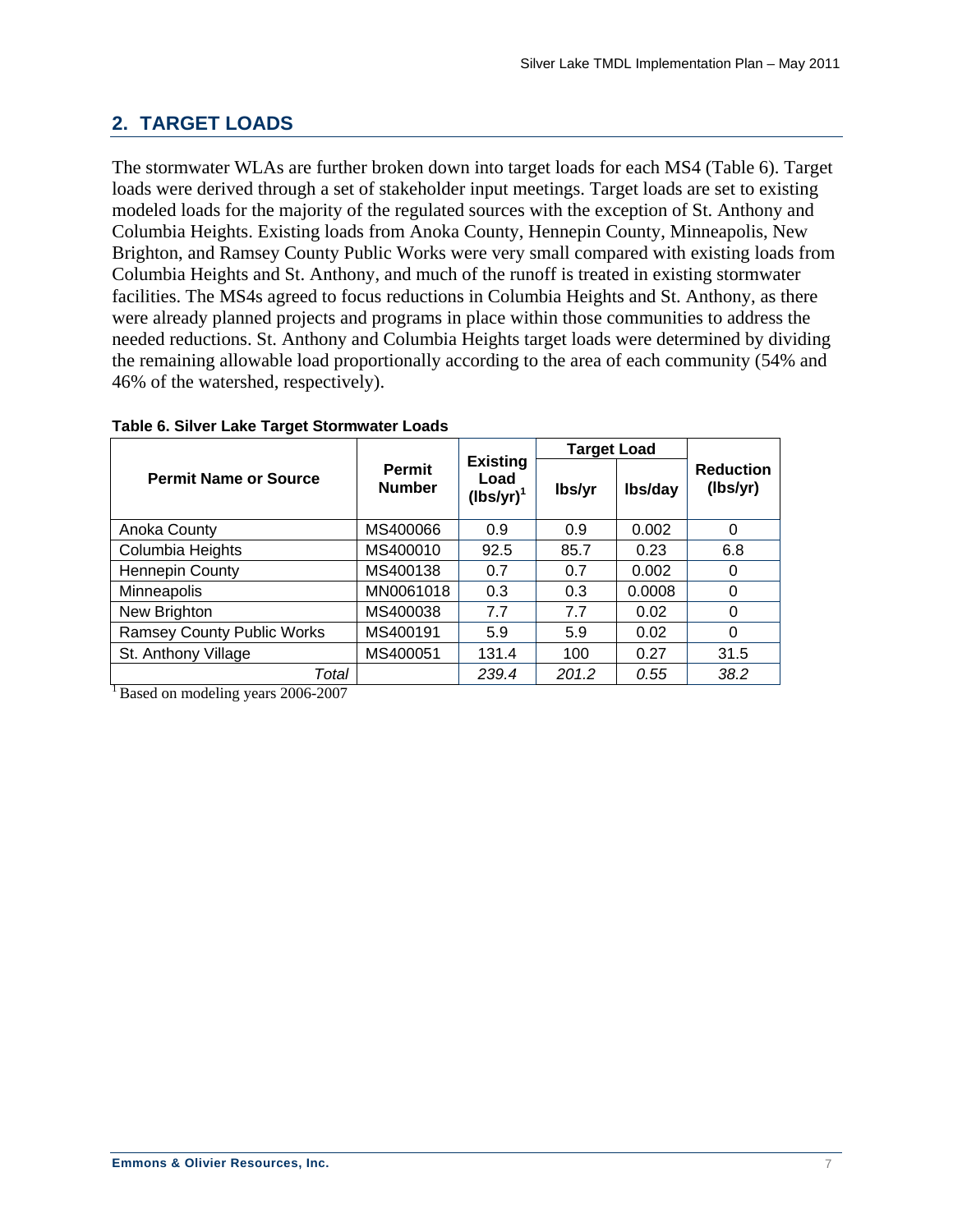## <span id="page-10-0"></span>**3. IMPLEMENTATION PARTNERS AND PLANNING**

### **3.1 RCWD Leadership Role**

Due to the active role that the RCWD has played in the development of the Silver Lake TMDL, it is recommended that the RCWD take on a dual role of documenting progress toward achieving the load reductions, as well as documenting changes in Silver Lake water quality. The RCWD will also organize and convene an Implementation Work Group, made up of responsible parties (MS4 permit holders) and other implementation partners.

### **Implementation Work Group**

It is recommended that RCWD convene and lead an implementation work group consisting of interested implementation partners identified in *Section 3.2*. This effort includes:

- Initiating and chairing the formation of a TMDL Implementation Work Group
- Identifying key parties for participation in the work group
- Developing a means to assess current loading by MS4s and help prioritize areas and potential actions within MS4s to reduce loads
- Developing an appropriate tool, that will be consistent with MPCA NPDES permit requirements to track load reductions by MS4s to determine progress toward achieving load reductions
- Assessing the current RCWD monitoring program and adjusting it, if needed, to better detect possible changes resulting from implementation actions
- Evaluating the need for specific monitoring of Best Management Practices (BMPs) installed at specific sites
- Reporting routinely on the progress made toward achieving the water quality goals for the Silver Lake

The implementation work group would convene as described under *Chapter 5: Adaptive Management*.

### **3.2 Implementation Partners**

Multiple partners will be involved in this implementation process, and a coordinated effort will be needed to successfully carry out the implementation plan. The RCWD will lead the coordinated effort to improve the water quality in Silver Lake. The RCWD will work closely with a core group of partners on data collection and project implementation. The RCWD will coordinate and lead meetings with implementation partners. These core partners include:

### **Core Implementation Partners:**

- Board of Water and Soil Resources (BWSR)
- Cities of Columbia Heights, St. Anthony, and New Brighton
- Minnesota Department of Natural Resources (DNR)
- Minnesota Pollution Control Agency (MPCA)
- Ramsey County
- Ramsey Conservation District
- Anoka Conservation District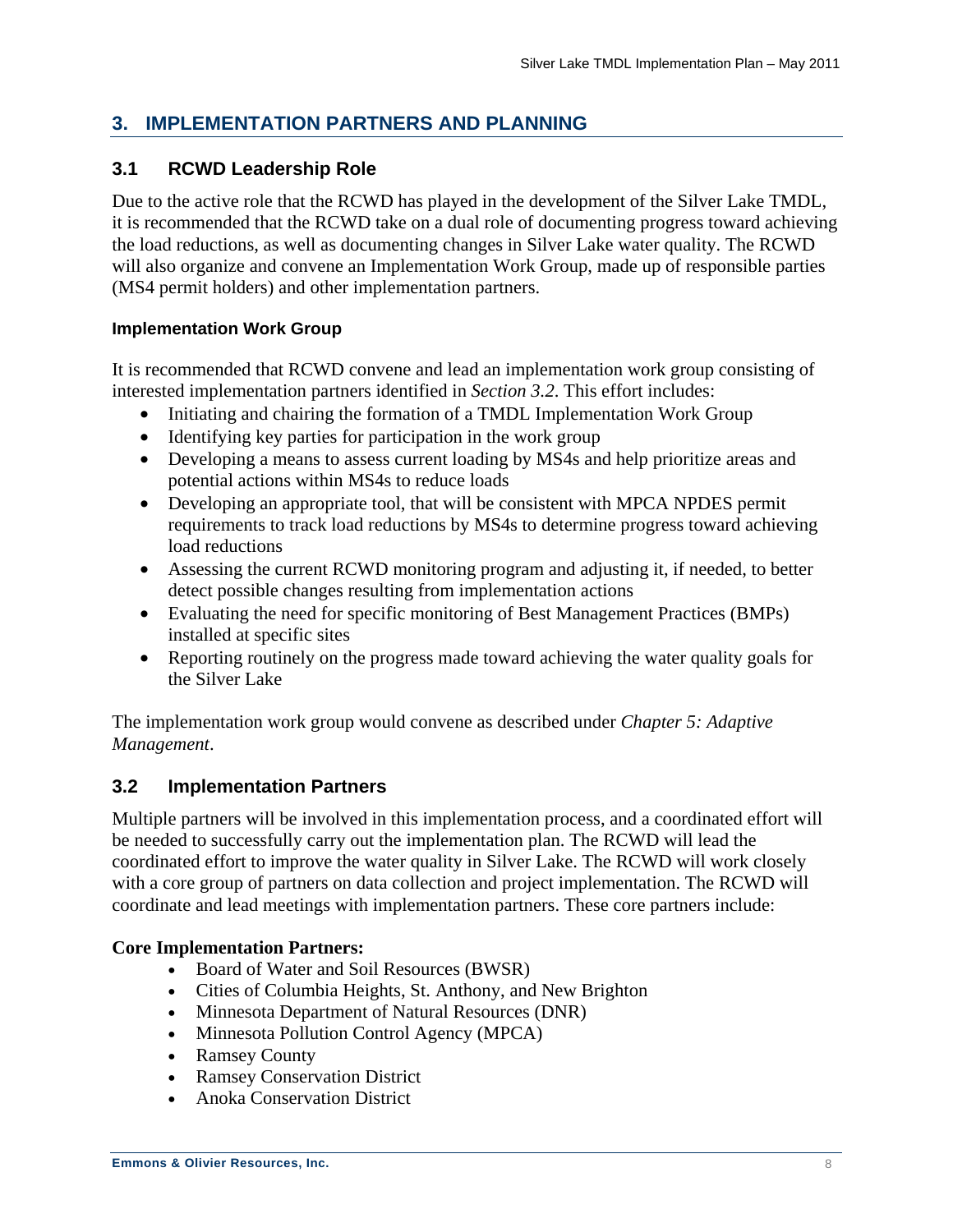- <span id="page-11-0"></span>• Rice Creek Watershed District
- Silver Lake Association
- Three Rivers Park District (TRPD)

### **3.3 Funding Opportunities**

Funding for implementation activities will come primarily from the MS4 capital improvement plans and state, watershed and federal funding sources as they become available.

Clean Water Act Section 319 Programs – Financial assistance is provided to address non-point source water pollution, including the study of water bodies with pollution problems, development of action plans, and implementation of the action plans. These funds can not be used to fulfill National Pollutant Discharge Elimination System (NPDES) stormwater permit requirements.

Minnesota Clean Water Legacy Program – Passage of the Clean Water, Land and Legacy Amendment in 2008 made funding available for TMDL implementation activities. Four state agencies are involved in distributing the funds: the Board of Water and Soil Resources (BWSR), the Minnesota Pollution Control Agency (MPCA), the Minnesota Department of Agriculture (MDA) and the Minnesota Department of Natural Resources (DNR).

RCWD Water Quality Cost-Share - The RCWD has created a dedicated cost-share grant program to assist landowners with the implementation of BMPs aimed at improving the quality of surface waters within the District. In many cases, the RCWD can cost share up to 50% of total project costs.

RCWD Urban Stormwater Remediation Cost-Share - Cost-share funding is available to assist counties, cities, villages, townships, school districts, libraries, colleges and universities, and other public and private entities located within the RCWD to incorporate water quality improvement practices into redevelopment, roadway and storm sewer improvement projects in 2009.

RCWD Direct Funding – In addition to funding the Cost-Share programs, the RCWD sets aside direct funding every year for TMDL Implementation. These funds can be used to initiate projects independently, or (preferably), in cooperation with Core Implementation Partners.

In-Kind Contributions – Many of the actions will be implemented by municipalities, TRPD, and the RCWD using in-kind funding and capital improvement plans. Landowners can also participate through in-kind activities.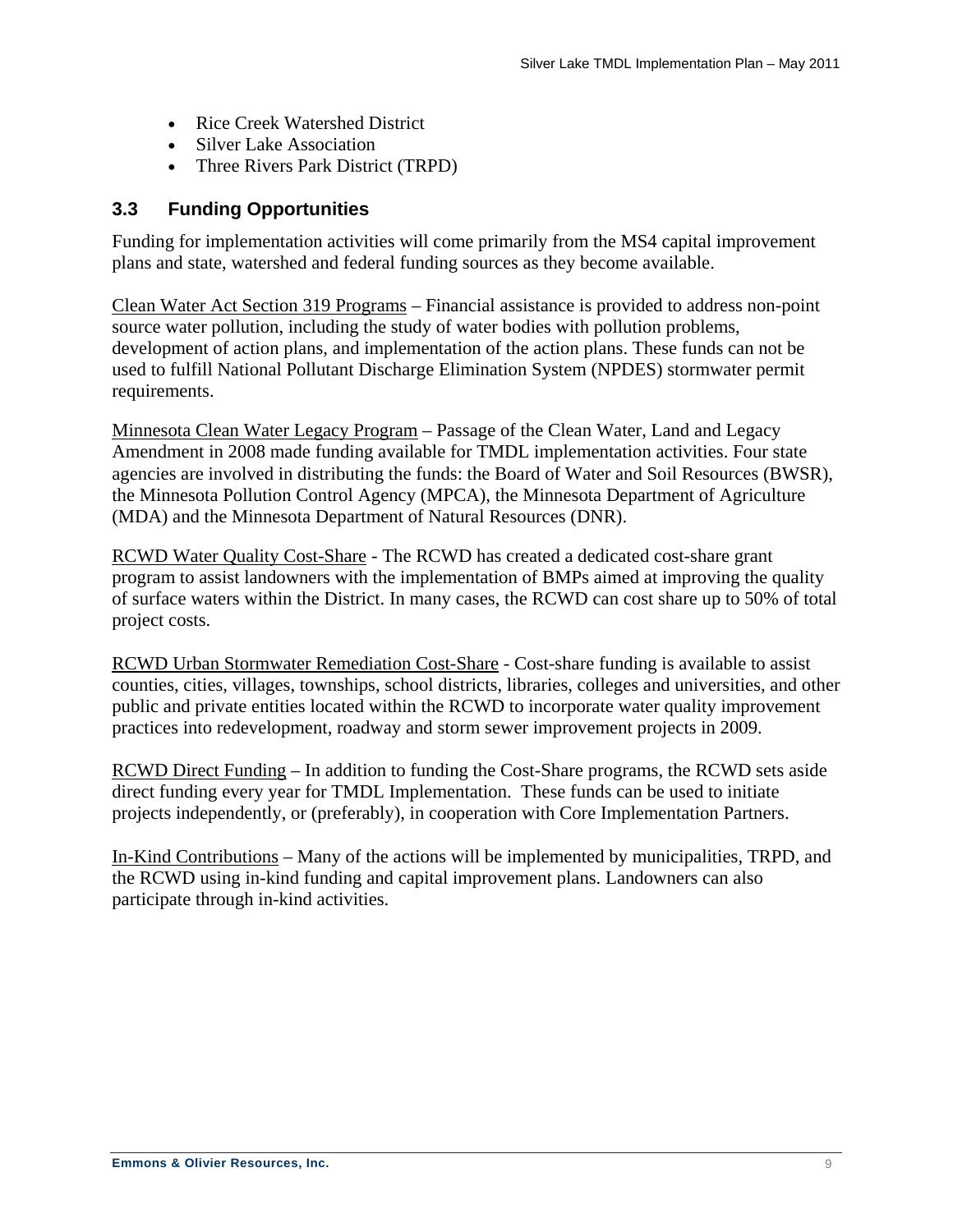### <span id="page-12-0"></span>**4. IMPLEMENTATION ACTIVITIES**

Lake restoration activities can be grouped into two main categories: those practices aimed at reducing external nutrient loads, and those practices aimed at reducing internal loads. The focus of restoration activities depends on the lake's nutrient balance and opportunities for restoration. In a shallow lake such as Silver Lake, the first step in the restoration is to control the external loads. This discussion separates the management strategies into practices addressing watershed load and internal load.

### **4.1 Wasteload Allocation Reduction Activities**

The watershed strategies being used to meet the TMDL include urban retrofitting and redevelopment, management, and regulatory controls. The wasteload allocation requires an estimated reduction of 40 lbs/yr TP from existing conditions.

#### **Urban Retrofitting and Redevelopment**

Retrofits are proposed within the Silver Lake subwatershed to assist in achieving the TMDL. As redevelopments are presented, additional improvements will be explored by the communities and the RCWD. During redevelopment, municipalities are required to meet RCWD stormwater infiltration rules (see *Regulatory Controls* section below). The RCWD is prepared to work with municipalities to enhance required infiltration projects (i.e. fund enhancements to go "above and beyond" requirements of RCWD rules). These retrofits may include but are not limited to the projects outlined below, raingardens, water quality ponds, and existing pond improvements.

#### *Columbia Heights Boat Ramp Improvements*

A boat ramp, owned by the City of Columbia Heights, currently includes a regional water quality pond. Modeling indicates that this pond currently provides 42% removal of total phosphorus for the contributing drainage area (northern portion of the Southwest Subwatershed). Opportunities exist for enhancing the total phosphorus removal efficiency, including expanding the area and/or depth, adding additional filtration components, or a skimmer device.

#### *Silverwood Park Improvements*

Three Rivers Park District is planning the redevelopment of Silverwood Park, located on the north and east shores of Silver Lake, to include a variety of water quality treatment features. Runoff from the visitor center, associated parking and the greater site area will drain via a treatment train of stormwater features prior to discharge to Silver Lake. The treatment train includes pervious pavers, cisterns, seven biofiltration basins, one stormwater pond, and the existing eastern wetlands and stormwater pond. In addition, water quality benefits will be realized from parallel swales seeded with deep-rooted native vegetation that treat runoff from the entrance drive prior to discharge to biofiltration basins. Additional improvements to address shoreline erosion are also planned.

#### *Silver Lake Beach Park Improvements*

The City of Columbia Heights has drafted plans for site improvements to Silver Lake Beach Park. Water quality improvements include two infiltration basins and a vegetated swale with intermittent ponding. The large central infiltration basin will treat runoff from the proposed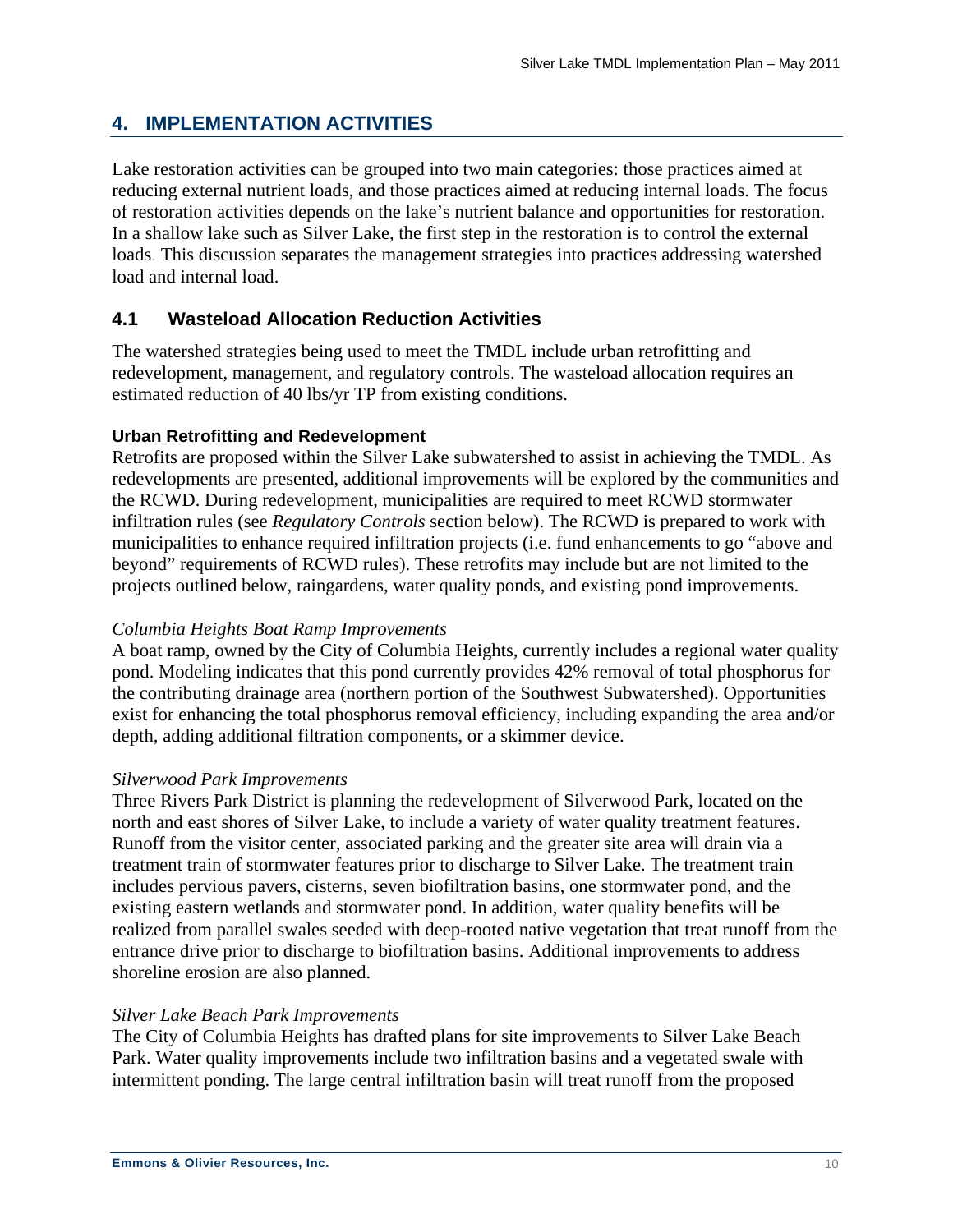entrance drive and parking area as well as runoff from small storm events over 12.5 acres of residential development. The second infiltration basin will receive overflow from the large basin and will treat runoff from contributing areas. The vegetated swale will provide intermittent water quality ponding for an additional small drainage area. In addition, water quality benefits will be provided by overall impervious surface reduction and conversion of portions of mowed turf to native plants. The improvement will result in TP removal from the beach watershed and portions of the direct subwatershed.

#### *Shoreland Buffers and Restoration*

Shoreland buffers can be used to treat direct drainage from properties adjacent to the lake. Buffers provide for wildlife habitat and filtering of stormwater pollutants and act as a filter for stormwater runoff from shoreland properties. These practices are targeted toward homes on the west and south shores of the lake where lawns extend down to the lakeshore.

Shoreline areas were identified where erosion was taking place along the east shore and on portions of the islands. Shoreland restoration work in these areas can stabilize the shores and prevent sediment from entering the lake and reduce the associated nutrients.

#### *Apache Redevelopment*

Existing ponding facilities within the Apache redevelopment area were designed to treat an additional four properties located east of Stinson Boulevard between the railroad tracks on the south and  $40<sup>th</sup>$  Avenue NE on the north. These four properties are currently untreated and flow to the north along Stinson Boulevard, directly to the lake. As these properties redevelop, runoff will be directed to the existing Apache stormwater facilities and additional TP will be removed annually from watershed runoff in this area. Enhanced phosphorus removal through in-line chemical treatment could also be considered as part of redevelopment efforts.

#### *Columbia Heights Road Reconstruction Rain Gardens*

The City of Columbia Heights has reconstructed several roads within the watershed and has implemented small scale rain gardens to treat road runoff. Approximately seven rain gardens have been built or are proposed within the Silver Lake watershed. These rain gardens provide water quality treatment of previously untreated road drainage within a fully urbanized portion of the City. These improvements were required as part of a RCWD permit.

#### *Road Reconstruction of Stinson Ave Retrofits*

The City of Columbia Heights plans to reconstruct a portion of Stinson Avenue in the watershed in the next five years. It is anticipated that rain gardens or small scale water quality treatment practices will be used throughout the road reconstruction project to treat road runoff. These improvements will be required as part of a RCWD permit. It is possible that the RCWD could work with the City to enhance the raingardens and provide for more water quality treatment than required by RCWD permit requirements.

#### *Neighborhood Scale Small Water Quality Retrofits*

The watershed contains many residential areas that have untreated stormwater. Urban retrofits including rain gardens are a simple and cost effective method of achieving water quality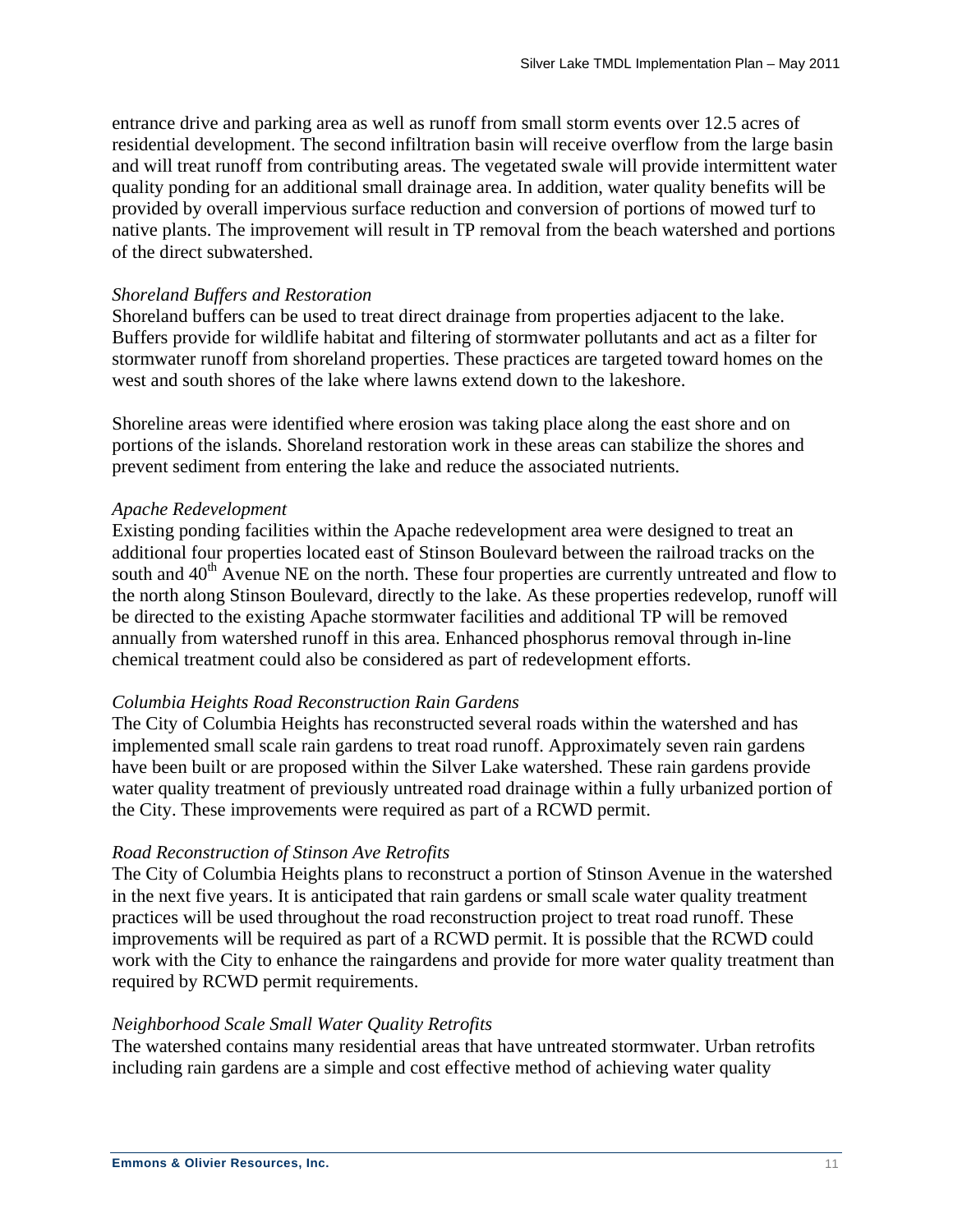treatment in fully urbanized areas. This activity assumes that rain gardens or small water quality treatment facilities can be installed either in conjunction with road reconstruction activities or as part of a community retrofit project. A significant number of raingardens are needed to have a meaningful effect on water quality. A neighborhood retrofit study could be completed to identify select areas where water quality installations would be focused.

#### **Management**

#### *Existing P-free fertilizer laws*

Minnesota Statute (Chapter 18C) has been updated to include the Phosphorus Lawn Fertilizer Law (SF 1555), which went into effect in 2004 and restricts the use of fertilizer containing phosphorus in non-cropped land. Since this is a recent law, its full effect has not yet been observed. It is likely to decrease phosphorus concentrations in residential runoff according to a study done by the Three Rivers Park District (Vlach and Barten, 2007).

#### *Education Program*

A targeted education program could be used to provide information to residents near the lake on good housekeeping practices such as keeping lawn clippings and leaves off impervious areas, fertilizer management, the importance of aquatic macrophytes in the health of shallow lakes, and how homeowners can protect the lake. This education program could be coordinated by the RCWD.

#### **Regulatory Controls**

It is anticipated that existing regulatory controls will provide additional TP removal requirements needed to meet the TMDL as additional sites redevelop over the next 10-20 years.

#### *RCWD Rules*

Due to the fully developed nature of this watershed, improvements will be typically made during redevelopment projects. The existing RCWD Rules, adopted on February 13, 2008, include a stormwater management Rule (Rule C) that requires volume control to achieve District water quality goals. The RCWD will continue to permit new development and redevelopments into the foreseeable future, which should result in no new phosphorus loadings to the lake.

Rule C requires, among other things:

- Use of Better Site Design techniques from the MN Stormwater Manual
- Best management practices sized to infiltrate and/or retain the runoff volume generated within the contributing area by a two-year (2.8-inch) storm under the developed condition, or 0.8-inch for any undisturbed contributing impervious areas on the site (special provisions are made for roadways)

The complete watershed rules can be found on the Rice Creek Watershed District Website ([http://www.ricecreek.org\)](http://www.ricecreek.org/).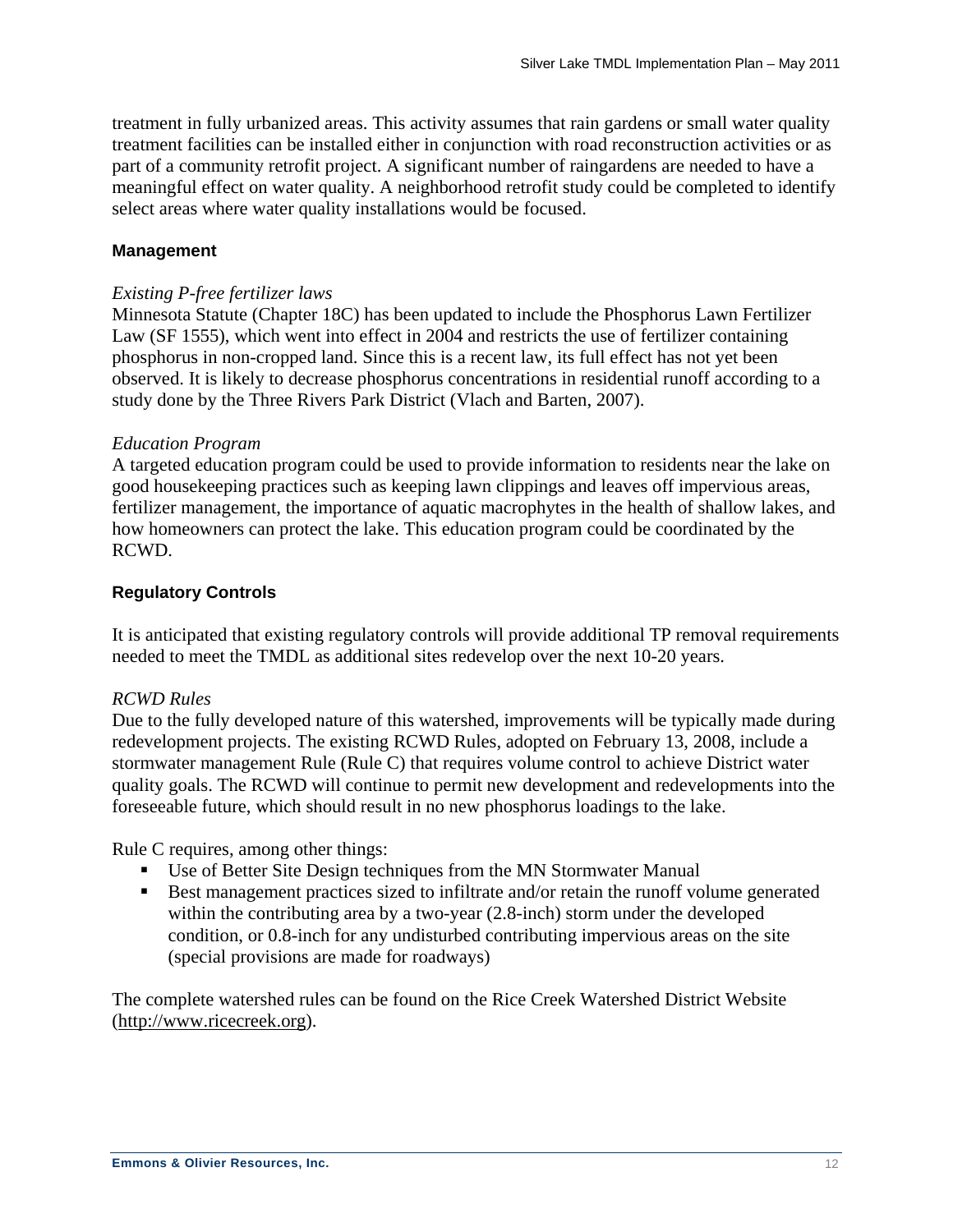### <span id="page-15-0"></span>**4.2 Load Allocation Reduction Activities**

The internal load to Silver Lake was estimated at 65 pounds per year, or 20% of the total annual load. Although this percentage is relatively low, utilizing in-lake treatment strategies will help to meet the water quality goals for the lake. The load allocation requires an estimated reduction of 9 lbs/year from existing conditions.

#### *Fisheries Management*

The abundance of benthic fish, specifically carp and black bullhead, within Silver Lake, has fluctuated over the past 10 years. Carp are benthic feeders that forage in the lake bottom sediments, thus releasing phosphorus into the water column. They are also known to uproot and effectively eliminate native lake plants. Recent reports from landowners suggest that the carp population is high. However, a DNR fisheries survey shows relatively low numbers of carp. This apparent discrepancy could be resolved by undertaking a more detailed and targeted carp population survey. Should populations be deemed "significant", removal efforts should be considered. Carp removal activities in Silver Lake could be a reasonable management strategy as the lake is not connected upstream or downstream through natural waterways, creating an impediment to migration of carp from other sources.

The DNR fisheries survey indicates that Silver Lake is home to an extraordinarily high population of panfish (bluegill and black crappie). The crappie and bluegill populations are 2x and 3x higher, respectively, than the *upper end* of the DNR's "normal range" for lakes of this type. Additionally, the populations are made up of very small individuals. 90% of the bluegill are 5 inches or less. This "stunted" sunfish population is likely capable of reducing the zooplankton population. With no zooplankton to graze algae, algal growth is left unchecked.

A feasibility study should be conducted to determine the best option for fish management. Management options could include lake reclamation whereby the entire fish community is eliminated using a specific toxicant, aeration management to prevent winterkills, fish barriers, and physical removal alternatives such as harvesting. Special fishing regulations that promote piscivore populations might also be considered. Depending on the feasibility study's recommendations, activities may need to be conducted for several consecutive years.

#### *Aquatic Macrophyte Management*

Almost no aquatic macrophtyes were found within the lake during the summers of 2006 and 2008. In addition, lakeshore owners noted a significant change in the macrophyte community during the past decade. Previously, macrophytes were present within the littoral zone, but more recently all of the macrophytes appeared to die off. Shallow lakes depend on the aquatic macrophyte community to provide refuge for zooplankton and fish and maintain a healthy lake. It is possible that the Fisheries Management implementation activity above will result in establishment of an aquatic macrophyte community.

There could be several reasons why macrophytes are not established within Silver Lake including use of herbicides, abundance of rough fish which can cause uprooting of vegetation, lack of a viable seed bed, and sedimentation within the lake. A Lake Vegetation Management Plan (LVMP) should be developed to address long-term monitoring and management of aquatic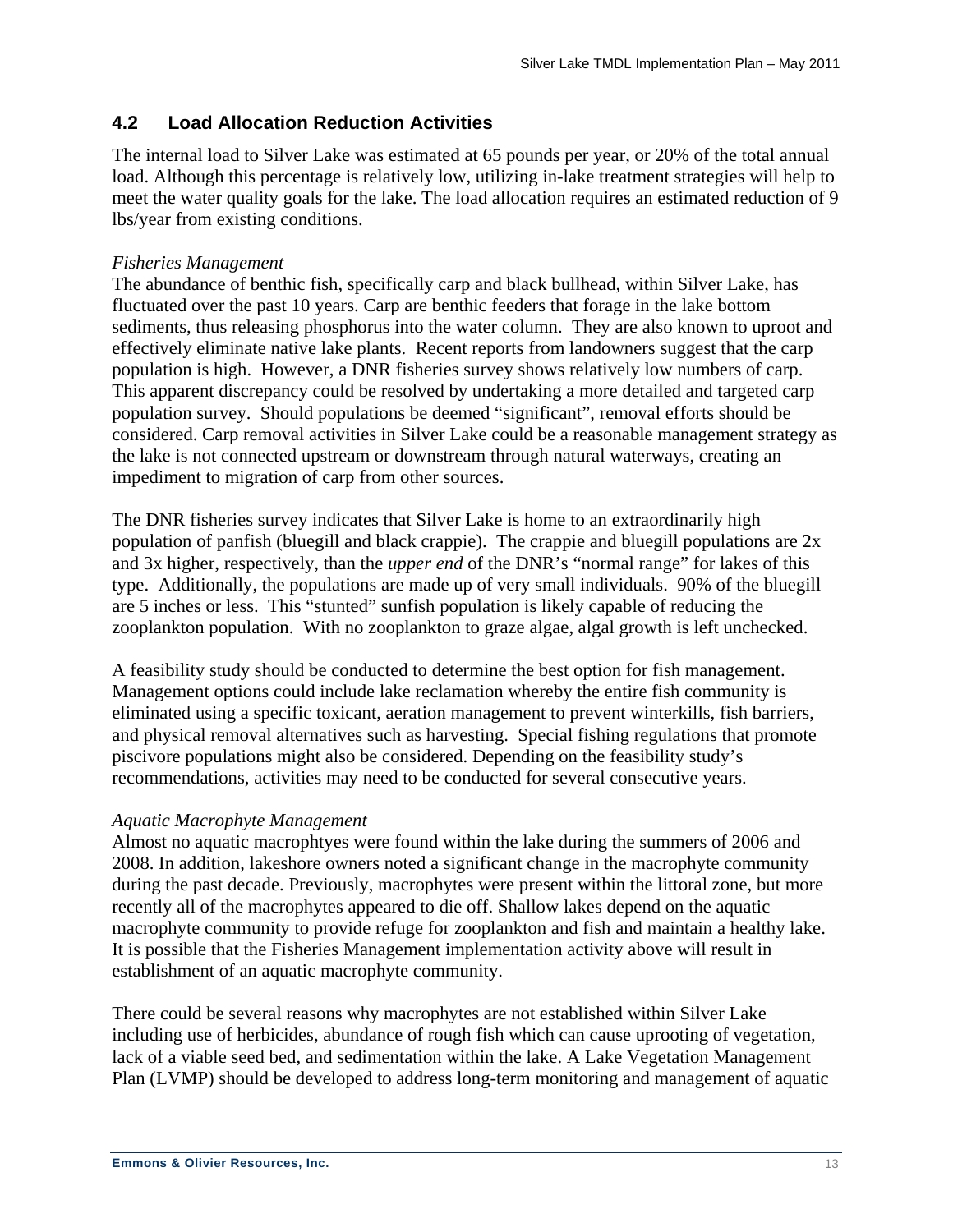macrophytes in Silver Lake. The LVMP should address the establishment of a healthy macrophyte community which may require an evaluation of the seed bed to ensure adequate viability, and analysis of alternatives to establish macrophytes including lake drawdown, fish management, and transplanting of vegetation. Establishing a healthy macrophyte community will require education of the shoreland owners and other stakeholders as well as costs associated with implementation.

#### *Chemical Treatment*

Aluminum sulfate (alum) is a chemical addition that binds with phosphorus to form a non-toxic precipitate (floc). Alum removes phosphorus from the lake cycle so that it is not available for algal growth by forming a barrier between lake sediments and the water to restrict phosphorus release from the sediments. An in-lake alum treatment is proposed to treat the 47 feet deep area within the northwest portion of the lake. The hypolimnion in this area remains anoxic during the growing season and has measured concentrations of TP that are significantly higher than surface TP concentrations. The proposed alum treatment is not intended as a management step to reduce annual loading, but rather as a one time addition to get immediate in-lake results for a moderate cost if a funding entity is identified. Increased short-term water clarity can help long-term restoration efforts through increasing the light available to aquatic macrophytes. If an alum treatment is done, it should be done in concert with fisheries management strategies and macrophyte monitoring. The cost estimate is based on a one-time treatment of the deepest area in the lake.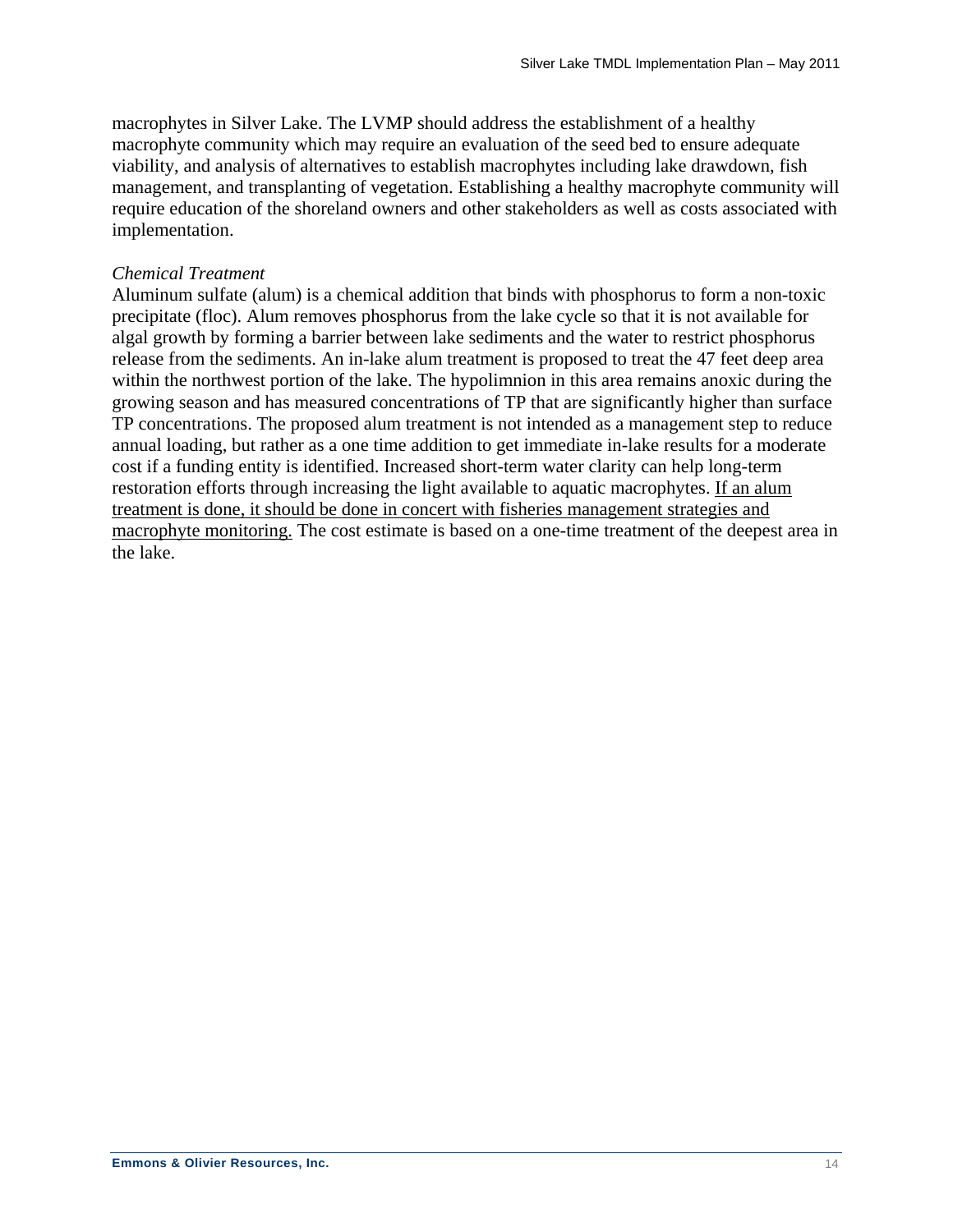### <span id="page-17-0"></span>**4.3 Implementation Activity Summary**

The estimated cost, phosphorus load reduction, timeline for implementation, and potential project participants are presented for each implementation action ([Table 7\)](#page-17-1). The pollutant load reduction for each type of project is defined as high, medium, and low, respective to the other projects identified for the lake.

<span id="page-17-1"></span>

| <b>Implementation Activity</b>                              | <b>Phosphorus</b><br><b>Load Reduction</b><br>[High $-$ Med $-$<br>Low] | Cost<br><b>Estimate</b><br>$(2009$ \$) | <b>Timeframe</b> | <b>Participants</b>                                            |  |
|-------------------------------------------------------------|-------------------------------------------------------------------------|----------------------------------------|------------------|----------------------------------------------------------------|--|
|                                                             | <b>WASTELOAD ALLOCATION (PERMITTED) REDUCTION ACTIVITIES</b>            |                                        |                  |                                                                |  |
| Columbia Heights Boat Ramp<br>Improvements                  | Med                                                                     | $\sqrt{$75,000}$ -<br>\$130,000        | 2012 - 2015      | Columbia Heights,<br><b>RCWD</b>                               |  |
| <b>Silverwood Park Improvements</b>                         | Med                                                                     | \$300,000                              | 2007-2012        | <b>TRPD</b>                                                    |  |
| <b>Silver Lake Beach Park</b><br>Improvements               | Med                                                                     | \$70,980                               | completed        | Columbia Heights,<br><b>RCWD</b>                               |  |
| Shoreland Buffers and<br>Restoration                        | Med - High                                                              | $$40,000-$<br>\$120,000                | 2010 - 2020      | Columbia Heights,<br>St. Anthony,<br>TRPD, RCWD,<br><b>DNR</b> |  |
| Apache Redevelopment                                        | High                                                                    | $$300,000-$<br>\$600,000               | 2010 - 2020      | St. Anthony,<br><b>RCWD</b>                                    |  |
| Columbia Heights Road<br><b>Reconstruction Rain Gardens</b> | Med                                                                     | \$40,000 -<br>\$100,000                | 2010 - 2020      | Columbia Heights,<br><b>RCWD</b>                               |  |
| Road Reconstruction of Stinson<br><b>Ave Retrofits</b>      | Med                                                                     | $\sqrt{40,000}$ -<br>\$100,000         | 2010 - 2020      | St. Anthony,<br><b>RCWD</b>                                    |  |
| Neighborhood Small Scale<br><b>Water Quality Retrofits</b>  | Med - High                                                              | $$50,000 -$<br>\$300,000               | 2010 - 2020      | <b>RCWD, Cities</b>                                            |  |
| Existing P-free fertilizer laws                             | High                                                                    | $-$                                    | 2010 - 2020      | <b>Cities</b>                                                  |  |
| <b>Education Program</b>                                    | Low                                                                     | --                                     | 2010 - 2020      | RCWD, MS4s                                                     |  |
| <b>RCWD Rules</b>                                           | Med                                                                     |                                        | 2010 - 2020      | <b>RCWD</b>                                                    |  |
| LOAD ALLOCATION (NON-PERMITTED) REDUCTION ACTIVITIES        |                                                                         |                                        |                  |                                                                |  |
| <b>Fisheries Management</b>                                 | Med                                                                     | $$50,000-$<br>\$100,000                | 2010 - 2015      | RCWD, DNR,<br><b>TRPD</b>                                      |  |
| Aquatic Macrophyte<br>Management                            | Med                                                                     | $$20,000 -$<br>\$120,000               | 2010 - 2015      | RCWD, DNR,<br>RCD, TRPD,<br>Ramsey Co.                         |  |
| <b>Chemical Treatment</b>                                   | High                                                                    | $$8,000 -$<br>\$10,000                 | 2011             | RCWD, DNR,<br>TRPD, BWSR,<br><b>MPCA</b>                       |  |

|  |  | <b>Table 7. Implementation Activity Summary</b> |  |  |
|--|--|-------------------------------------------------|--|--|
|--|--|-------------------------------------------------|--|--|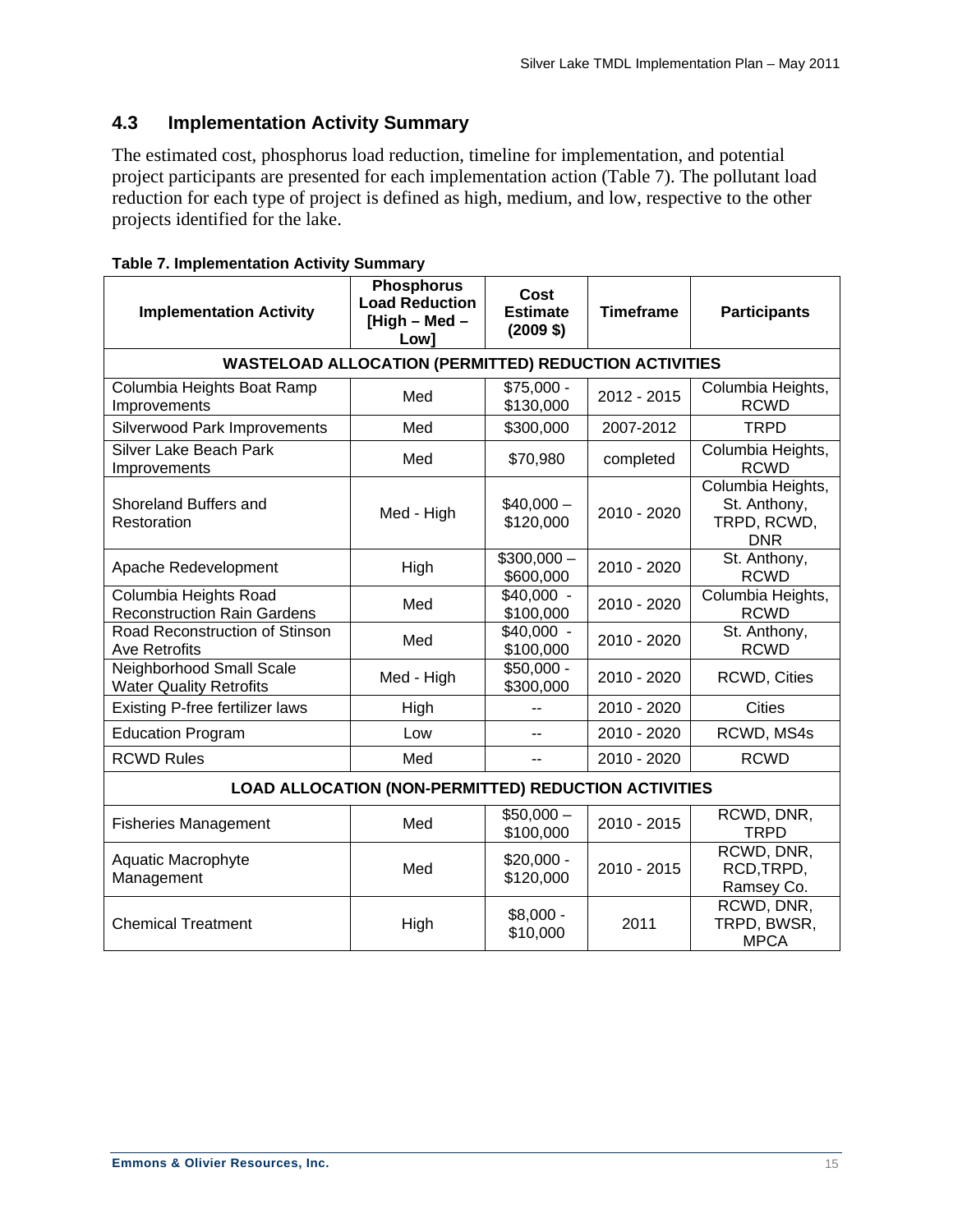## <span id="page-18-0"></span>**5. ADAPTIVE MANAGEMENT APPROACH**

The stakeholders have stressed the need to follow an adaptive management approach for improvements in Silver Lake. Under this approach, the implementation plan includes many watershed and in-lake actions that will be measured quantitatively for load reduction success. After the result is measured, changes in the strategy will be taken to adjust and move forward. Failures are corrected and successful efforts are repeated elsewhere. This will rely on a welldefined monitoring program (see Chapter 5.2).

Actions are occurring at a very rapid pace within the RCWD and communities. The RCWD has been a leader in the metro area in developing effective watershed-based programs. It also has a long history of data collection and an active monitoring program. With these qualifications, it makes sense for the RCWD to assume a key role as coordinator in documenting the progress that is made as implementation proceeds. This role is described further in Chapter 3.1. The RCWD will convene an implementation work group periodically to review the status of the lake and evaluate progress made towards achieving phosphorus load reductions.

The implementation actions outlined in this management plan are intended to improve the water quality in Silver Lake. However, at this stage of plan development it is not known to what extent the recommended implementation activities will be pursued nor the magnitude and scope to which the recommended activities will be realized. Since the cumulative effect on water quality therefore is also unknown, an ongoing assessment process will be implemented to evaluate the impact (effectiveness) of implementation activities on lake water quality and then tailor future implementation actions. This on-going assessment and resultant changes to the implementation



approach is referred to as adaptive management and is illustrated in the circular flow path in [Figure 3](#page-18-1).

As management practices are being implemented in the watershed and within the lake, water quality will be monitored to evaluate the impact that the implementation actions have on overall water quality in the lake. If water quality is improving, this suggests that the current approach is working and the same course will be followed. If water quality is not improving, this suggests that the approach being taken is not sufficient, or is targeted to the wrong sources. In this case, the approach will be evaluated and adjusted so that tangible water quality improvements can be realized.

**Figure 3. Adaptive Management Process** 

<span id="page-18-1"></span>(Adapted from Nicholas Institute for Environmental Policy Solutions, 2007)

### **5.1 Permit Requirements**

NPDES stormwater permits must be consistent with WLAs. The current NPDES MS4 General Permit requires permittees to review the adequacy of their Stormwater Pollution Prevention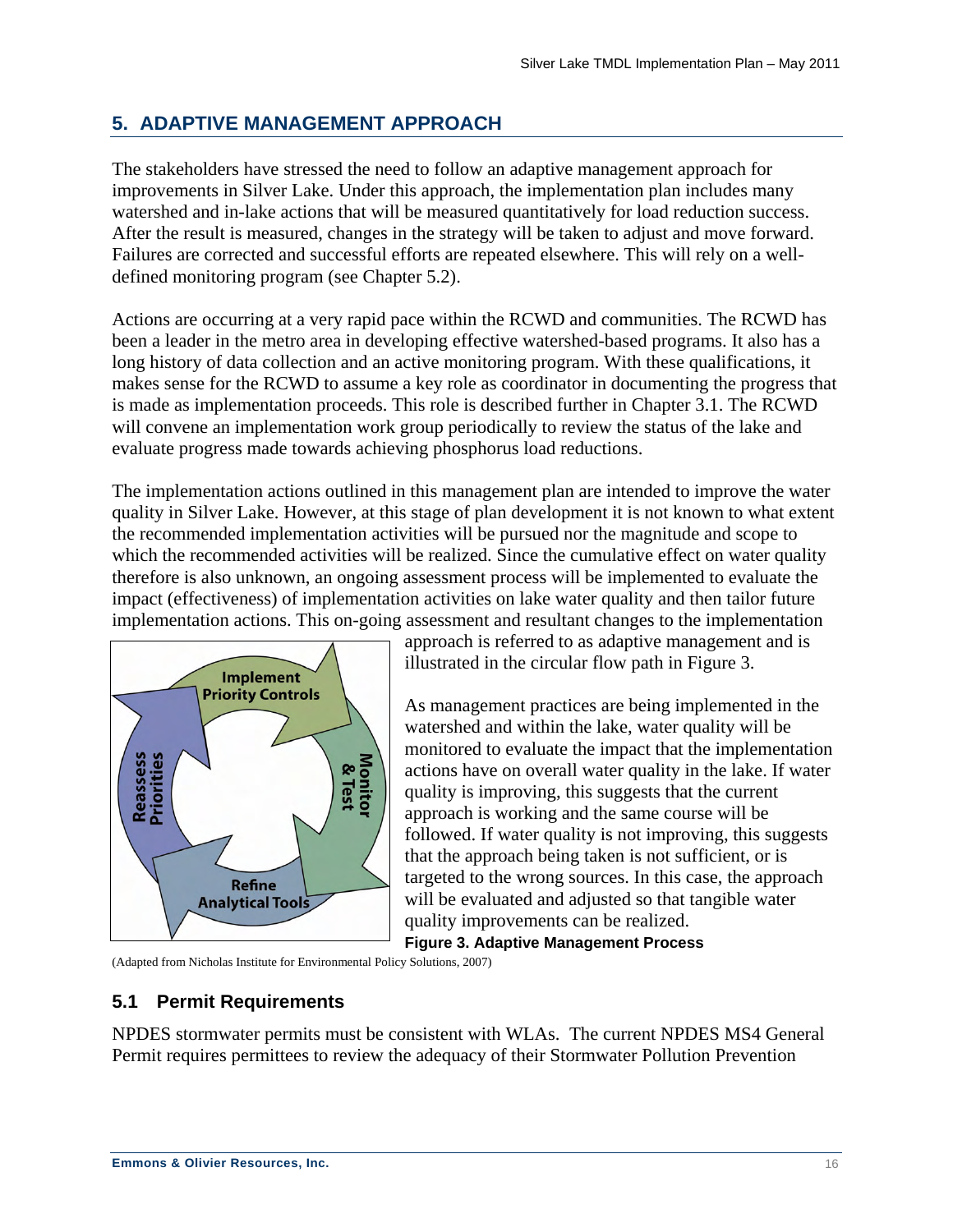<span id="page-19-0"></span>Program (SWPPP) to meet any applicable<sup>[1](#page-19-1)</sup> United States Environmental Protection Agency (US EPA) approved WLA. The permit does not have a reporting requirement and does not provide guidance to permittees on how to evaluate the adequacy of their SWPPP. The permit expires June 1, 2011.

The MPCA anticipates having an approved reissued permit by January of 2012. The revised permit, currently in draft form, requires permittees to

- 1. meet any applicable WLA and demonstrate continuing progress toward meeting those WLAs; and
- 2. submit a Commissioner-approved reporting form for applicable WLAs. The form requires the permittee to
	- a. list BMPs they have implemented and are applying toward applicable WLAs;
	- b. list general implementation activities that can be applied toward applicable WLAs; and
	- c. describe an adaptive management strategy, including approximate timelines, for meeting applicable WLAs.

Permittees must complete or update the form within 12 months of receiving an approved WLA. The form is submitted with each Annual Report.

The MPCA has developed a fact sheet describing how it will determine progress toward meeting WLAs. Factors considered by the MPCA may include but are not limited to:

- inclusion of additional BMPs or enhancement of existing BMPs since the last Annual Report;
- improvements in water quality of impaired receiving waters; and
- securing funding to implement BMPs.

Although the WLA for this TMDL is categorical, each permittee must submit an Annual Report that lists BMPs to be applied toward the WLA. This may include BMPs implemented by other permittees or entities such as a watershed district. If a permittee is claiming credit for BMPs implemented by another entity, it should explain so on the Commissioner-approved form. It is acceptable for permittees to refer to other documents provided the documents meet the requirements of the MS4 general permit.

### **5.2 Compliance Schedule**

Activities will be implemented to the extent practical during the first permit cycle. Stormwater retrofits will be tied to re-development plans and will focus on opportunities to get the greatest reduction in pollutant loading per unit cost of implementing the BMPs. Selection of BMPs and the BMP strategy may be modified as BMP research and monitoring results become available.

Target loads will be met as soon as the implementation activities or equivalent phosphorus reduction projects are completed. It is expected that the WLA will be met by 2020.

The water quality data will be formally evaluated at 2-year intervals by the RCWD. The evaluation will be brought to the implementation work group for further consideration. These

<span id="page-19-1"></span><sup>&</sup>lt;sup>1</sup> An applicable WLA is a WLA the permittee has been assigned in a U.S, EPA approved TMDL.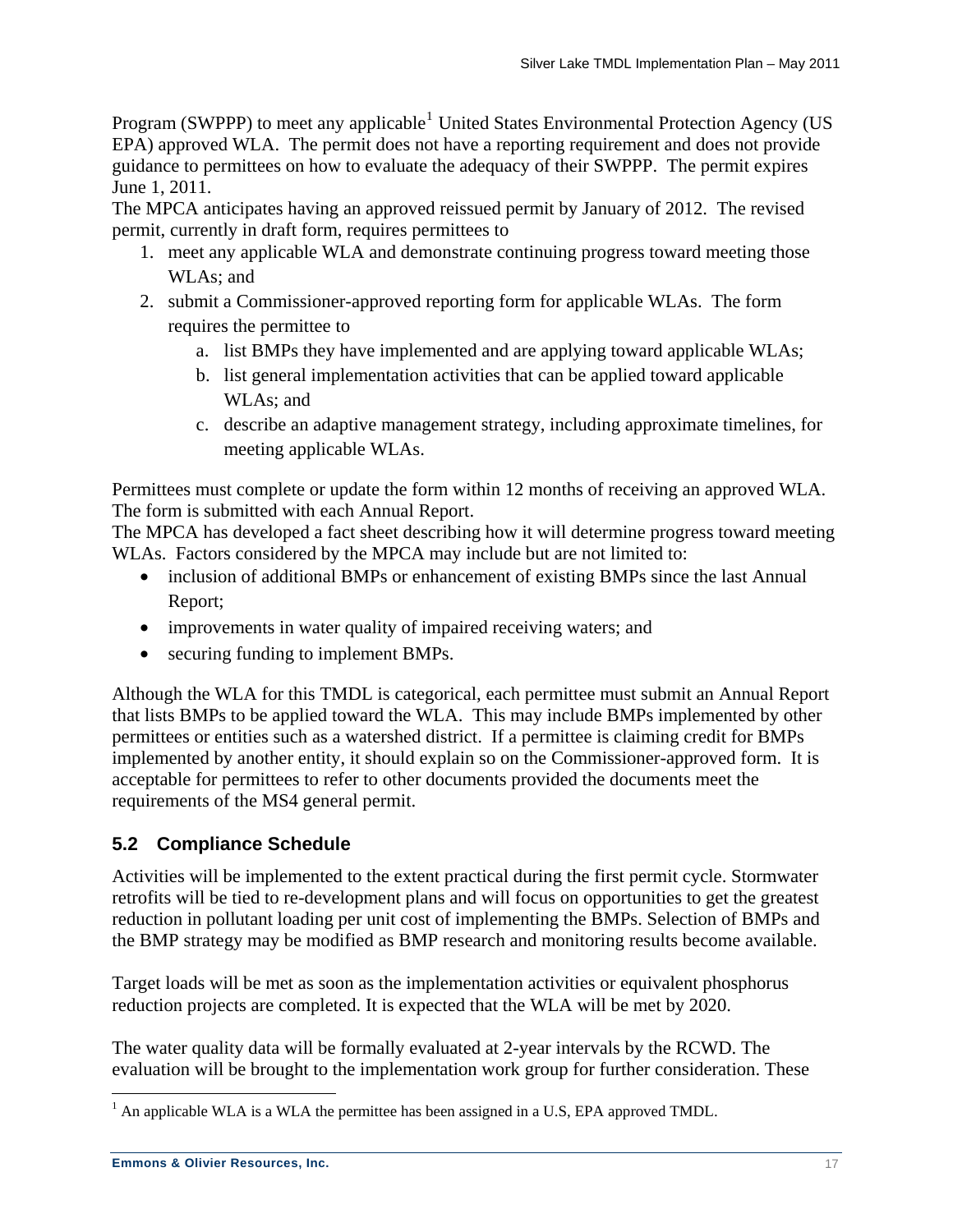<span id="page-20-0"></span>evaluations will categorize the lake as improving or declining, as compared to lake water quality averages presented in the TMDL study. If the lake is improving, the course of action will be to continue the prescribed implementation plan as outlined in this document. The implementation plan prescribed the lake that is declining or not improving will be reevaluated and modified to better meet the needs of the lake.

In addition to water quality evaluation, St. Anthony and Columbia Heights must make significant progress (planning, funding or implementing) toward meeting the WLA. It is anticipated that this will be a requirement of future MS4 permits issued to these cities. Implementation activities will be tracked as part of the MS4 permit process. The implementation work group will evaluate the progress made and recommend changes to the Implementation Plan as needed.

During the development of the Silver Lake TMDL and this Implementation Plan, a number of wasteload allocation implementation activities (i.e. watershed BMPs), including some identified in Table 7, were completed. Implementation activities completed *before* the baseline modeling done in the TMDL are accounted for in the TMDL allocations. The TMDL baseline modeling year is 2007. All implementation activities completed *after* 2007 constitute a change from TMDL modeled conditions.

### **5.3 Monitoring**

Bi-weekly in-lake monitoring will continue to be conducted by Ramsey County during implementation. Monitoring consists of providing nutrient, chlorophyll-a, and Secchi disk sampling and profiles for dissolved oxygen, specific conductance, temperature and pH between May and September. Silver Lake is also monitored by private citizens as part of the Citizen Lake Monitoring Program, which will likely continue into the future. Available water quality data will be evaluated annually or bi-annually by the RCWD to determine the water quality trends occurring in the lake.

Spring and fall aquatic macrophyte surveys should be completed as part of the recommended Aquatic Plant Management Plan. Beyond the Aquatic Plant Management Plan, additional aquatic plant surveys would be beneficial for understanding the role of curly-leaf pondweed in overall lake phosphorus dynamics, as well as for and tracking macrophyte population shifts in the lake.

Monitoring of best management practices (existing and new) and stormwater inlets to Silver Lake would provide additional information on the effectiveness of BMPs in treating runoff and achieving target loads and the WLA. TRPD and the RCWD, along with Ramsey County, are potential partners that could conduct this type of monitoring and data analysis.

## **6. INFORMATION / EDUCATION**

The Rice Creek Watershed District maintains a general education program. This program is intended to inform citizens on the basics of water quality and best management practices. One of the primary educational tools developed by the RCWD is the BlueThumb website. This website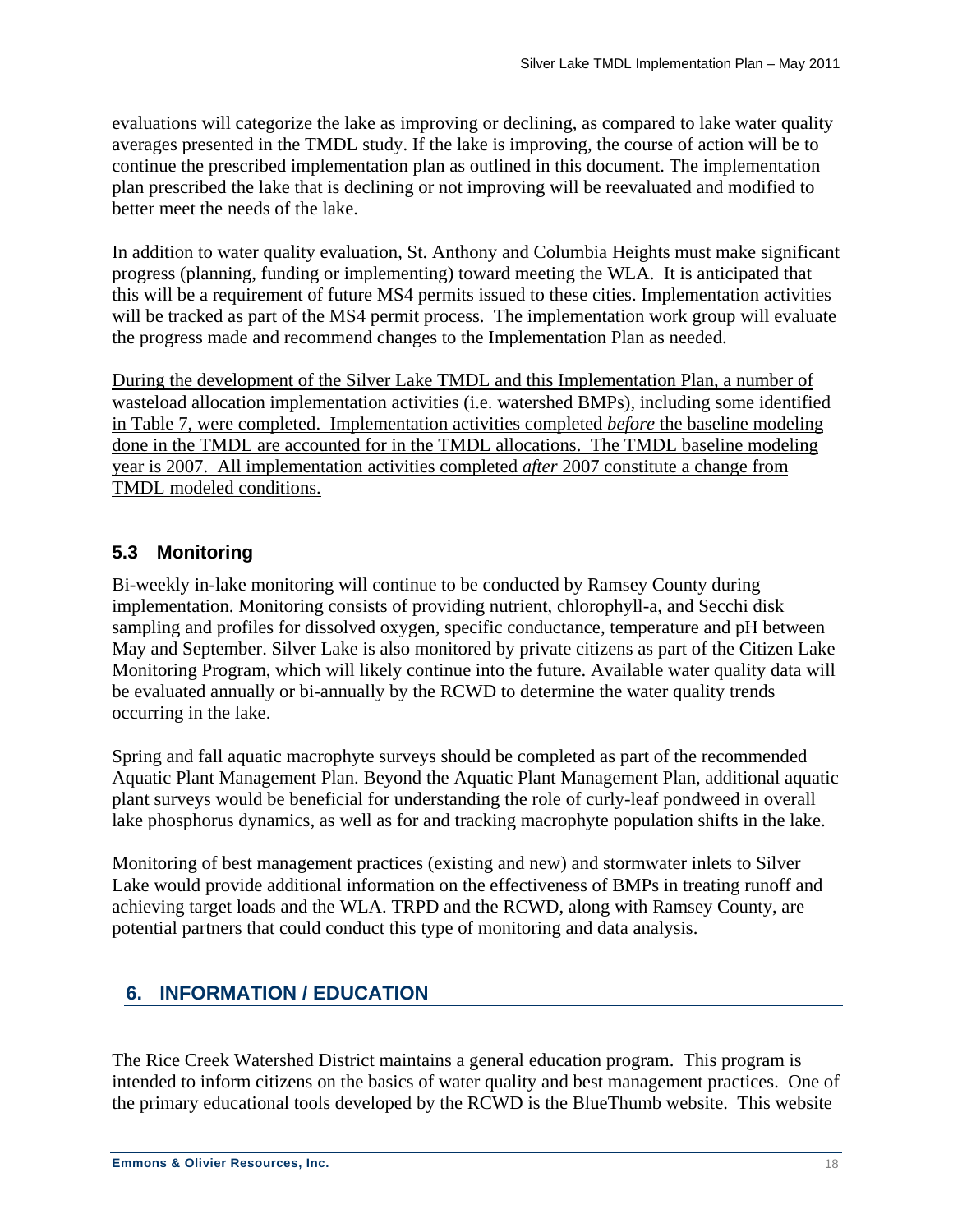helps citizens design and install raingardens and lakeshore restoration projects. It also encourages and provides information on other "residential BMPs" such as rainbarrels, pervious pavers, and lawn/leaf cleanup.

The RCWD will maintain regular contact with the Silver Lake Association. As requested, RCWD staff will attend lake association meetings and present information associated with the TMDL and Implementation Plan. Through this channel, the RCWD will also encourage applications to their *Water Quality Cost-Share* program, which provides financial assistance for residential BMPs.